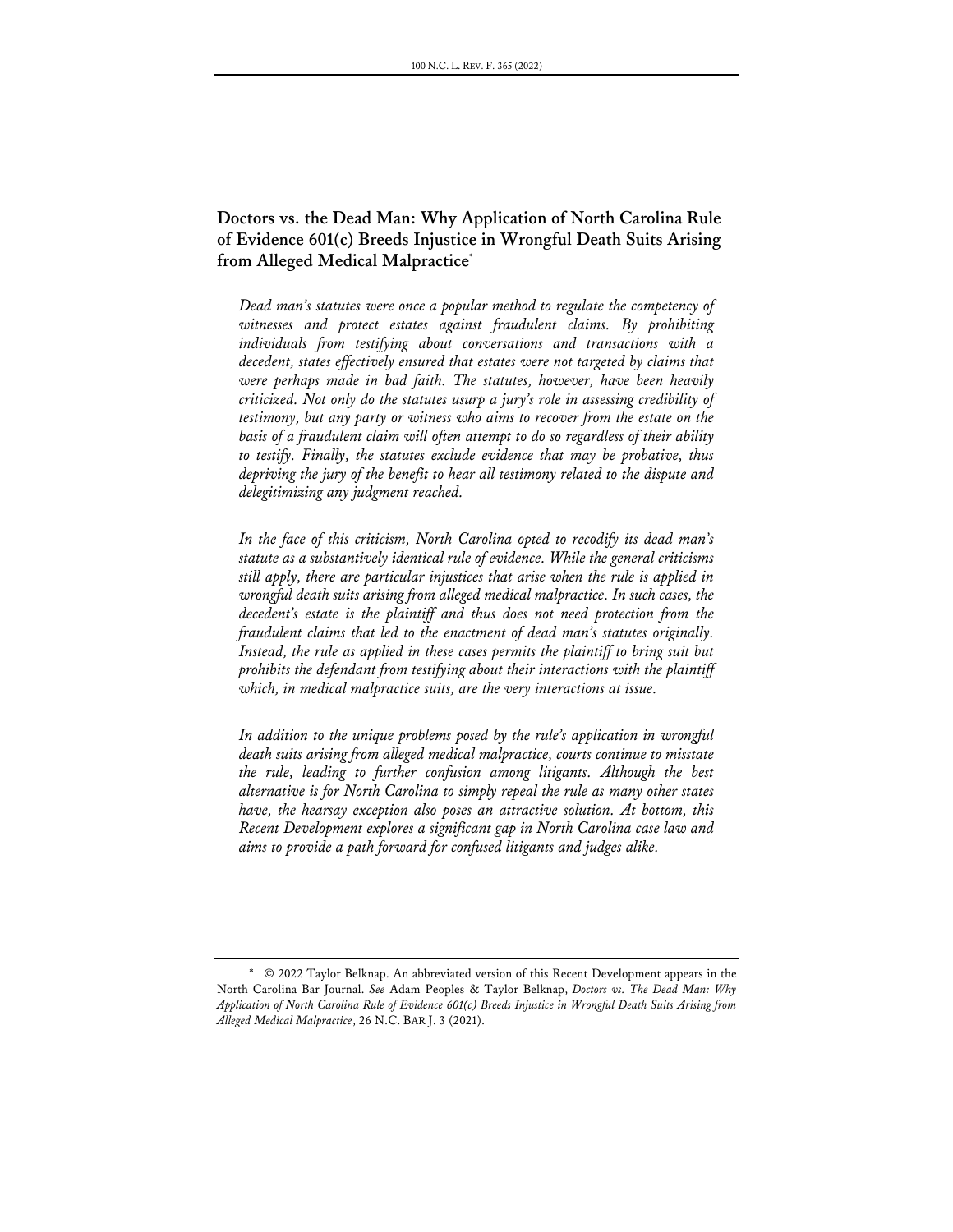### **INTRODUCTION**

State laws that govern the competency of witnesses are necessary to preserve the integrity of the judicial process. Dead man's statutes, which govern the competency of a witness to testify regarding transactions or oral communications with a decedent, were once a popular method of state regulation aimed at doing just that.<sup>1</sup> The purpose of dead man's statutes is to protect the estate from fraudulent claims by survivors that are often made in contractual disputes and will proceedings.<sup>2</sup> Although the statutes vary by state, dead man's statutes generally accomplish this purpose by prohibiting any testimony that recalls oral communications with a decedent. In other words, the dead man's statute is applicable in situations in which "[t]he survivor could testify though the adverse party's lips would be sealed in death."3 These statutes have been subject to substantial criticism, and as a result, only a handful of states have retained them.<sup>4</sup>

Although North Carolina opted to repeal its dead man's statute in 1983, it was promptly replaced with its substantive equivalent, Rule of Evidence 601(c). Rule 601(c) provides that "a party shall not be examined as a witness in his or her own behalf or interest . . . against the executor, administrator or survivor of a deceased person . . . concerning any oral communication between the witness and the deceased."5

Considering only contractual transactions or will proceedings—the typical cases in which the dead man's statute applies—the application of the rule seems justified.<sup>6</sup> For example, an interested party may claim that contractual obligations accepted by the decedent have not been fulfilled.<sup>7</sup> In such a case, the allegation is that the estate must perform the obligations on behalf of the decedent or be held liable for breach of contract. Similarly, during a will proceeding, an interested party may attempt to testify that they are owed some asset of the estate. In these situations, the logic behind Rule 601(c) is sound, as it functions to prohibit testimony that recounts oral communications with the

2. *See In re* Will of Lamparter, 348 N.C. 45, 49, 497 S.E.2d 692, 694 (1998).

<sup>1.</sup> KENNETH S. BROUN, GEORGE E. DIX, MICHAEL H. GRAHAM, D.H. KAYE, ROBERT P. MOSTELLER & E.F. ROBERTS, MCCORMICK ON EVIDENCE 92 (John W. Strong ed., 4th ed. 1992).

<sup>3.</sup> BROUN ET AL., *supra* note 1, at 92.

<sup>4.</sup> Many states that repealed their dead man's statute recodified it in some fashion into their rules of evidence. Often, however, these versions contain additional requirements and exceptions that effectively prevent the issues discussed in this Recent Development. Herbert E. Tucker, *Colorado Dead Man's Statute: Time for Repeal or Reform?*, 29 COLO. LAW. 45, 48 (2000); *see also* JOHN HENRY WIGMORE, WIGMORE ON EVIDENCE: EVIDENCE IN TRIALS AT COMMON LAW § 578 (4th ed. 1985); BROUN ET AL., *supra* note 1, at 93; Ed Wallis, *Outdated Form of Evidentiary Law: A Survey of Dead Man's Statutes and a Proposal for Change*, 53 CLEV. ST. L. REV. 75, 82 (2005). These additional requirements and exceptions are discussed in Part IV.

<sup>5.</sup> *See* N.C. R. EVID. 601(c).

<sup>6.</sup> *See id.*

<sup>7.</sup> *See* BROUN ET AL., *supra* note 1, at 92.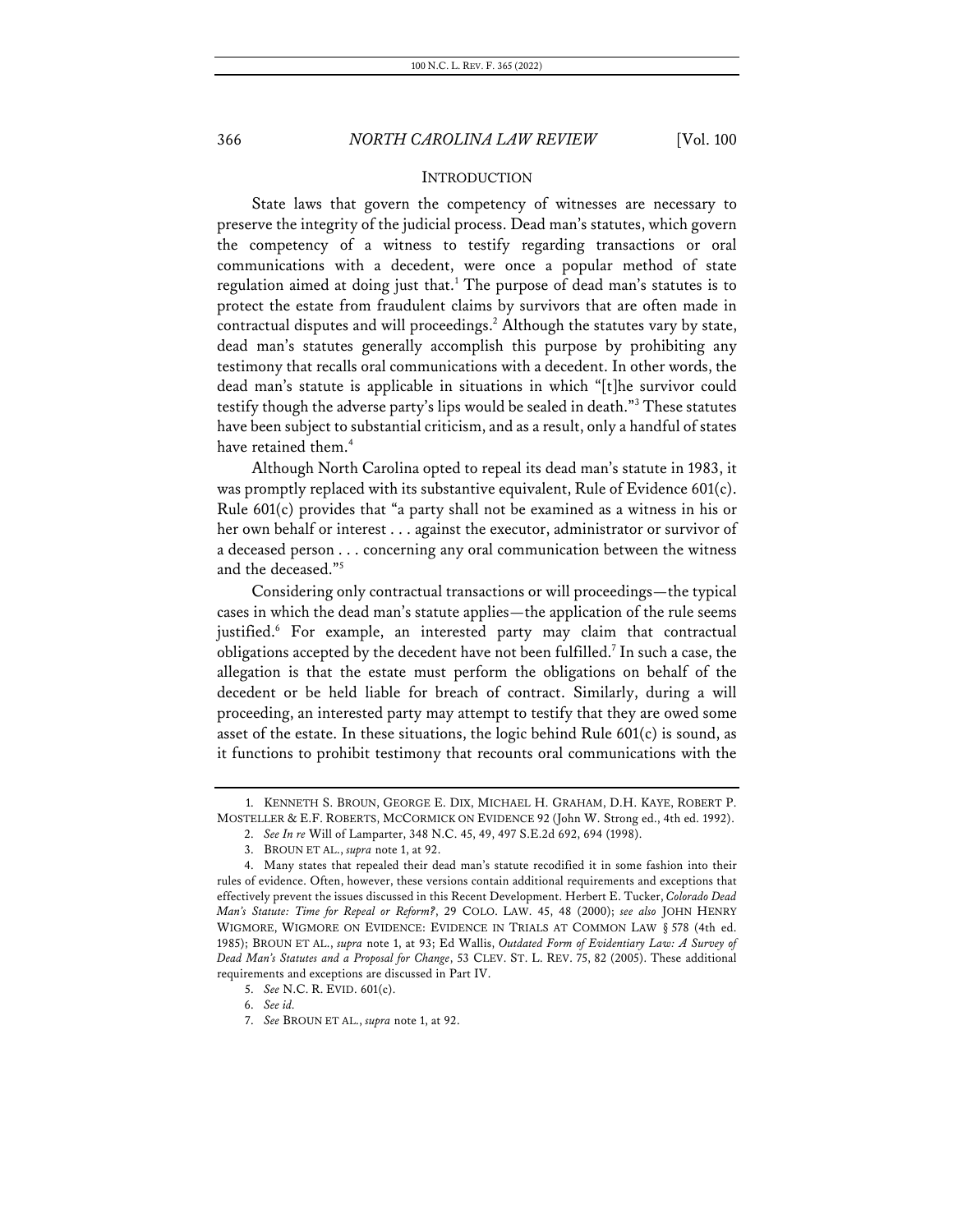decedent.<sup>8</sup> After all, without the decedent present to testify otherwise, a jury hears only the plaintiff's allegations of the decedent's contractual obligations or promises to bequeath certain assets. However, in a specific subset of legal actions, particularly wrongful death suits arising from alleged medical malpractice ("WDMM suits"), the application of Rule 601(c) proves problematic.

Imagine a scenario in which, prior to surgery, a doctor and her patient discuss the operative plan, the expected results, and other pre-procedure plans via phone call. There are no other individuals on the call, just the doctor and the patient having a final conversation prior to surgery. During the phone call, the doctor informs the patient that she will perform the surgery on her own but will have other senior doctors available for help if necessary. During surgery, complications arise and the primary surgeon calls for help, but ultimately none of the doctors can revive the patient. Years after the operation and the patient's death, the decedent's estate files a wrongful death suit against the doctor, alleging that she negligently performed the surgery because her decision to operate alone did not meet the requisite standard of care. In her deposition, the doctor attempts to discuss the phone conversation that she had with her patient, during which they both agreed that the doctor would proceed alone. However, when the doctor attempts to deliver this testimony, plaintiff's counsel objects on the basis of Rule 601(c). The judge rules that the doctor is prohibited from mentioning the phone call with the patient because it is a recollection of oral communications with the decedent.9 The doctor here is subjected to a lawsuit that both requires her to recall the traumatic emotional experience of losing a patient and questions her professional judgment while her career hangs in the balance. Even worse, during the course of that lawsuit, the doctor cannot defend herself by recounting the private conversations between her and the patient that led to the course of action in question.

Although the dead man's statute nobly seeks to prevent fraudulent or unfounded claims against the estate, any application of these statutes or substantively similar rules of evidence in WDMM suits is simply counterintuitive and problematic. While many jurisdictions have repealed or amended their dead man's statutes,<sup>10</sup> North Carolina has effectively retained its version, and case law fails to address many of its associated problems.

This Recent Development proceeds in four parts. Part I introduces dead man's statutes generally. Part II outlines North Carolina's Rule of Evidence 601(c) and its underlying purpose. Part III examines the problems that occur when Rule 601(c) is applied in WDMM suits, and Part IV discusses potential

<sup>8.</sup> N.C. R. EVID. 601(c).

<sup>9.</sup> *Id.*

<sup>10.</sup> *See, e.g.*, N.H. R. EVID. 804(b)(5), 807(a); TEX. R. EVID. 601(b)(3)(A); ALA. R. EVID. 601.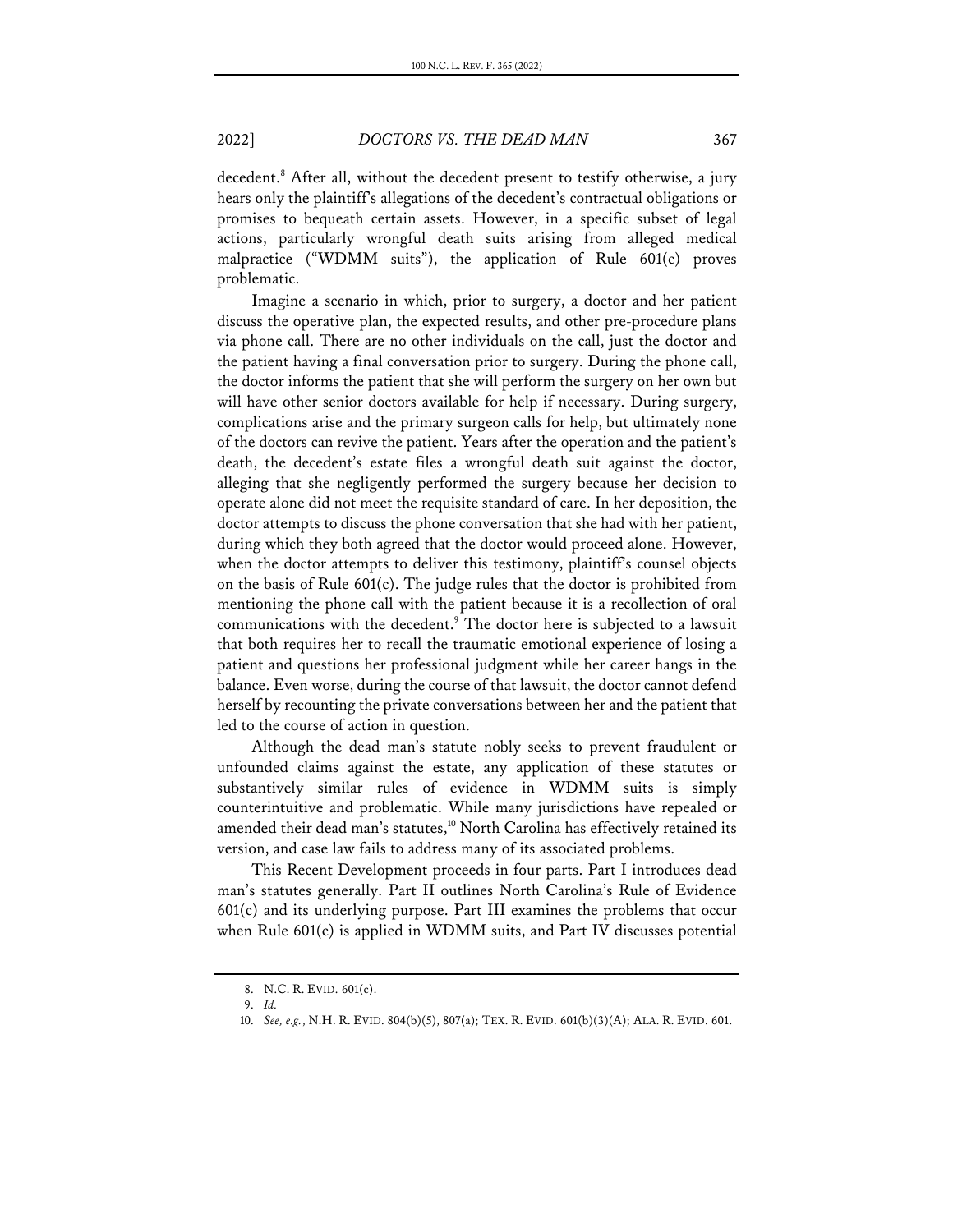solutions for North Carolina based on approaches adopted in other jurisdictions.

#### I. A BRIEF HISTORY OF DEAD MAN'S STATUTES

Dead man's statutes originate from English common law.<sup>11</sup> To prevent self-interested perjury, the statutes excluded as incompetent any witnesses who had a pecuniary or proprietary interest in the outcome.<sup>12</sup> In the United States, most statutes limit the scope of competency requirements by providing instead that a witness is incompetent only when their testimony concerns transactions or communications with a deceased person and when the decedent's estate or representatives are parties.13 These limited versions of the statutes are now known as dead man's statutes.

Dead man's statutes have been the subject of criticism for years, with most scholars agreeing that rejecting the testimony of a survivor is a "blind and brainless" technique.<sup>14</sup> One critic asserts that "in seeking to avoid injustice to one side, the statute makers ignored the equal possibility of creating injustice to the other" by limiting the survivor's ability to offer testimony.<sup>15</sup> Another common criticism is that one of the fundamental roles of a jury is to listen to witness testimony with a cautious ear and make their own judgments about witness credibility, thus negating any need for a rule that prohibits these survivors from testifying altogether.<sup>16</sup> Others have suggested that "the statute has fostered more injustice than it has prevented and has led to an unholy waste of the time and ingenuity of judges and counsel. The situation calls for more than legislative tinkering. What is needed is repeal of the statute."17 In other words, because dishonesty can be revealed upon cross examination or suspected by an attentive jury, dead man's statutes are overbroad. The statute functions only to restrict the *honest* testimony of a survivor because anyone who aims to commit perjury will find a way to do so regardless of the limitations imposed by the dead man's statute.<sup>18</sup>

Criticism by scholars and courts alike has resulted in a move away from dead man's statutes in several jurisdictions.<sup>19</sup> Some states, including Virginia, now allow interested survivors to testify if their testimony is corroborated by

<sup>11.</sup> *See* BROUN ET AL., *supra* note 1, at 92.

<sup>12.</sup> *Id.*

<sup>13.</sup> *See id.* at 93.

<sup>14.</sup> *Id.*

<sup>15.</sup> *Id.*

<sup>16.</sup> *Id.*

<sup>17.</sup> ROBERT P. MOSTELLER, DONALD H. BESKIND, CATHERINE C. EAGLES, THOMAS W. ROSS & EDWARD J. IMWINKELRIED, NORTH CAROLINA EVIDENTIARY FOUNDATIONS app. at 39 (2d ed. 2006).

<sup>18.</sup> *See* BROUN ET AL., *supra* note 1, at 93.

<sup>19.</sup> *See id.* at 92–93.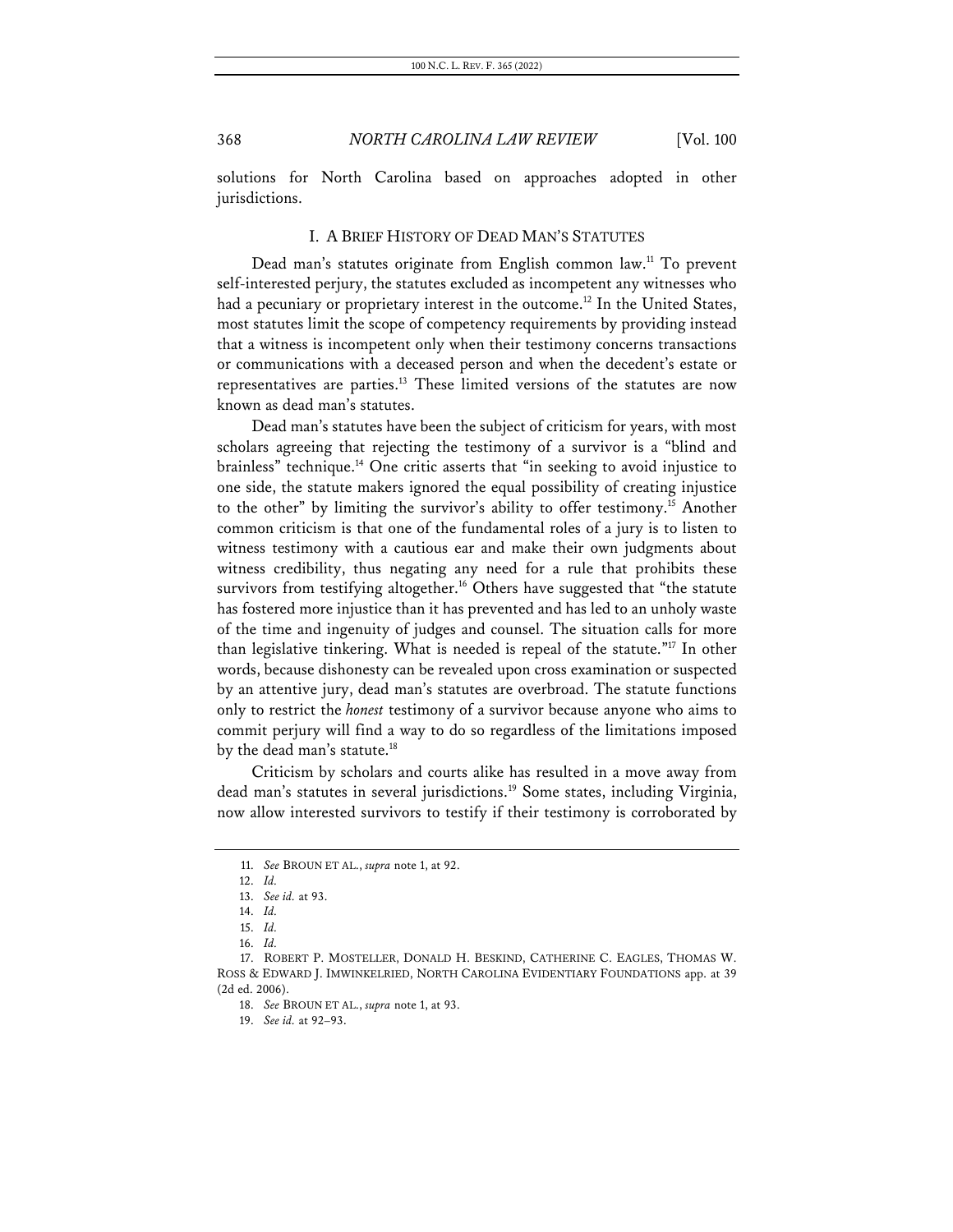other evidence.<sup>20</sup> Other states allow interested survivors to testify when permitting them to do so is necessary, in the judge's view, to prevent injustice.<sup>21</sup> North Carolina, however, has not followed suit.

### II. NORTH CAROLINA'S FORMER DEAD MAN'S STATUTE AND RULE OF EVIDENCE 601(C)

North Carolina's former dead man's statute, originally codified at Section 8-51 of the General Statutes of North Carolina, has since been repealed and replaced by Rule of Evidence  $601(c).^{22}$  The report of the Legislative Research Commission did not contain subsection (c) of the rule at all, nor did the original versions of House Bill 96 and Senate Bill 43.<sup>23</sup> Had this rule passed in its original form, the dead man's statute would have been eliminated completely. However, subsection (c) was added to the rule because of a concern for fraud and hardship to estates if an interested party could testify concerning an oral communication with the deceased.<sup>24</sup> Despite the addition, Rule  $601(c)$ does narrow the scope of the former Section 8-51, limiting the rule's application only to testimony about *oral communications* between the survivor and the decedent rather than *all transactions* between them.<sup>25</sup> Specifically, Rule 601(c) provides that "a party shall not be examined as a witness in his or her own behalf or interest . . . against the executor, administrator or survivor of a deceased person . . . concerning any oral communication between the witness and the deceased."26 Rule 601(c) applies to will contests and suits involving contract and tort actions when the personal representative of the decedent is a party to the suit.<sup>27</sup> To overcome the application of this rule, the opponent must show that one of the following applies: (1) an element of the rule is missing; (2) the rule does not apply to the type of action; (3) the witness is not an interested person; or (4) the witness is not testifying about an oral communication with the decedent.<sup>28</sup>

<sup>20.</sup> *Id.* at 93. Many jurisdictions that have adopted this approach refine the corroborated evidence standard in their case law, thus the type of evidence that is necessary varies by jurisdiction. In Virginia, for example, the corroborating evidence must always be independent of the surviving witness such that the evidence cannot rely upon the witness' credibility. *See* Va. Home for Boys & Girls v. Phillips, 688 S.E.2d 284, 288 (Va. 2010).

<sup>21.</sup> BROUN ET AL., *supra* note 1, at 93.

<sup>22.</sup> N.C. R. EVID. 601(c).

<sup>23.</sup> N.C. LEGIS. RSCH. COMM'N, EVIDENCE LAWS: REPORT TO THE 1983 GENERAL ASSEMBLY OF NORTH CAROLINA 48 (1982), https://www.ncleg.gov/Files/Library/studies/1983/ st10189.pdf [https://perma.cc/2GB7-W772].

<sup>24.</sup> MOSTELLER ET AL., *supra* note 17, at app. at 40.

<sup>25.</sup> *Id.* at app. at 39.

<sup>26.</sup> N.C. R. EVID. 601(c).

<sup>27.</sup> MOSTELLER ET AL., *supra* note 17, at app. at 39.

<sup>28.</sup> *See generally id.* (describing the applicability of the rule).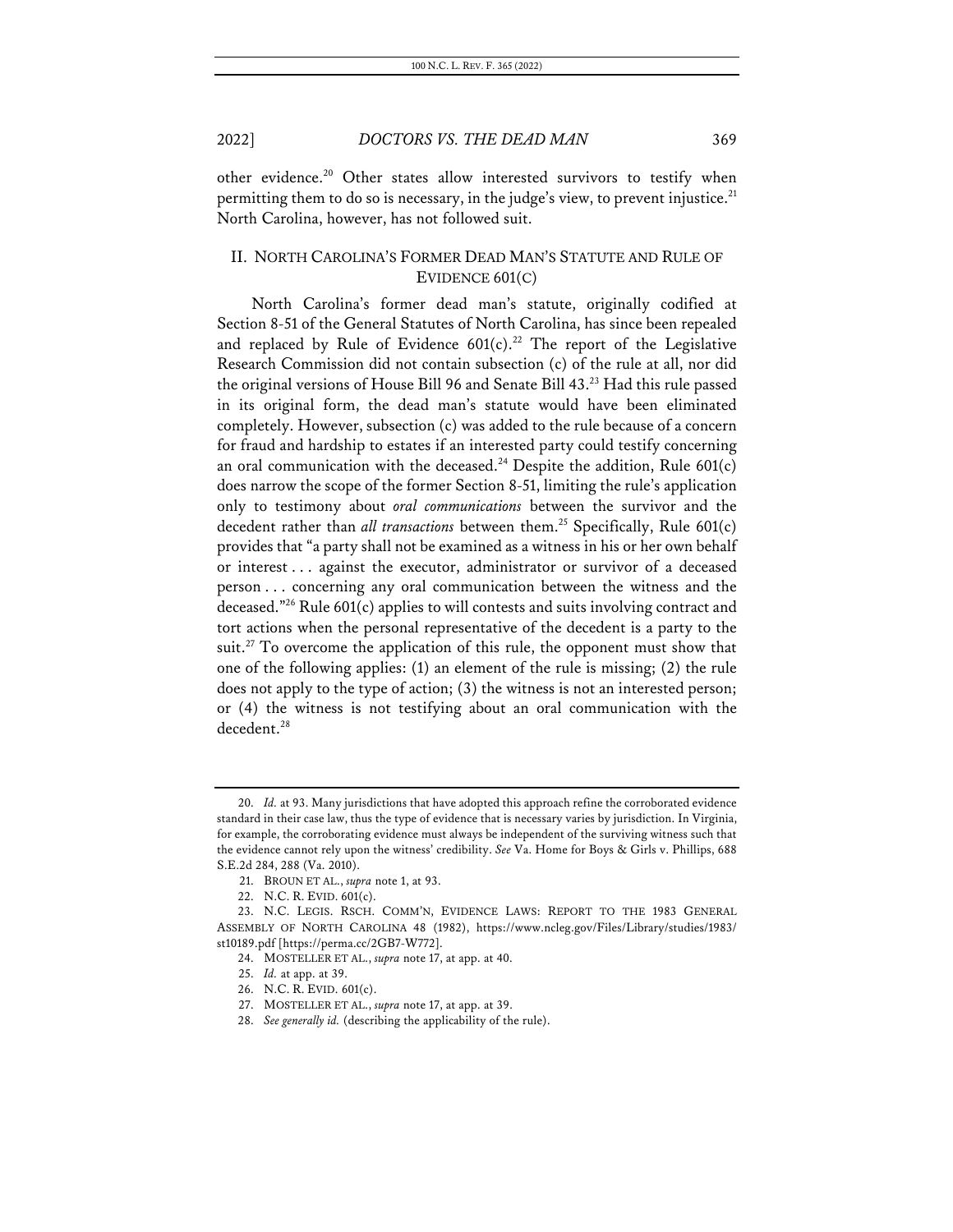Alternatively, the opponent can show that an exception applies. Rule  $601(c)$  explicitly provides three exceptions to the rule's applicability, preserving the exceptions that were included in the repealed Section 8-51 and adding a third. The first is when the executor is examined on her own behalf regarding the subject matter of the oral communication. The second is when the testimony of the decedent is given in evidence concerning the oral communication. The third is when "[e]vidence of the subject matter of the oral communication is offered by the executor  $\dots$ ."<sup>29</sup> The second exception refers to situations in which there are specific records on hand that may be placed into evidence and that illustrate the decedent's intentions. This occurs so rarely that it is not addressed in this Recent Development. The first and third exceptions are commonly referred to as the estate "opening the door" to otherwise incompetent testimony.30 Hence, if the plaintiff estate opens the door to incompetent testimony by being examined on its own behalf about the subject matter of the oral communication or when it offers or elicits evidence about the subject matter of the communication, any protection afforded to the estate by Rule 601(c) is waived, and the opposing party may then also testify about oral communications with the decedent. Such a waiver of Rule 601(c) occurs when the objecting party *first succeeds* in supplying the incompetent evidence and continues throughout the proceeding.<sup>31</sup> Thus, a waiver that occurs during the serving of interrogatories or a deposition is in effect for the remainder of the dispute.

On its face, Rule 601(c) appears to pursue an admirable purpose—to prevent self-interested perjury against decedents' estates. However, despite the exceptions included within the rule itself, its application in WDMM suits poses substantial issues that have not been addressed by North Carolina courts.

## III. THE PROBLEMS WITH APPLICATION OF RULE 601(C) IN WDMM SUITS

## A. *The Application of Rule 601(c) in WDMM Suits Is Inconsistent with the Stated Purpose of the Rule*

Rule 601(c) was included in the North Carolina Rules of Evidence because of a concern that "fraud and hardship could result if an interested party could testify concerning an oral communication with the deceased."32 The Supreme Court of North Carolina further detailed the purpose of Rule 601(c) in *Carswell* 

<sup>29.</sup> N.C. R. EVID. 601(c)(3).

<sup>30.</sup> *See* Breedlove *ex rel.* Howard v. Aerotrim, U.S.A., Inc., 142 N.C. App. 447, 452, 543 S.E.2d 213, 216 (2001).

<sup>31.</sup> *See id.*; *see also* Wilkie v. Wilkie, 58 N.C. App. 624, 627, 294 S.E.2d 230, 231 (1982).

<sup>32.</sup> N.C. R. EVID. 601(c).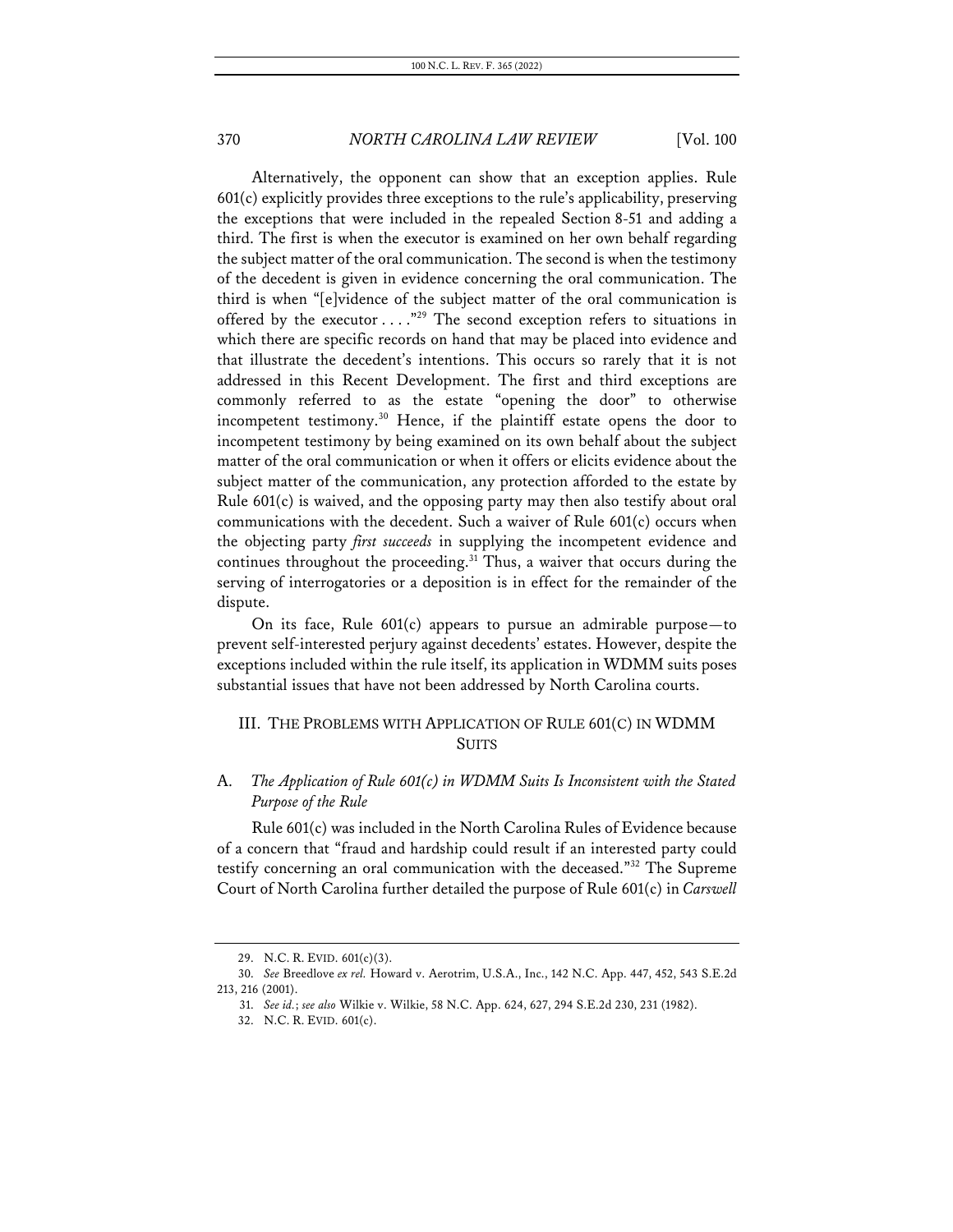*v. Greene*. <sup>33</sup> In *Carswell*, the court admitted the defendant's testimony because the plaintiff estate waived Rule 601(c) when it first provided testimony about the same event.<sup>34</sup> The court recognized the defendant's right to present his side of the dispute and discussed the purpose of the statute at length, $35$  ultimately issuing an opinion that is widely quoted throughout North Carolina case law:

[The dead man's statute] is intended as a shield to protect against fraudulent and unfounded claims. It is not intended as a sword with which the estate may attack the survivor. . . . In offering evidence of [the transaction] and objecting to the evidence of [the defendant,] the plaintiff sought to pick up the shield, having first used the sword. This the law does not permit.<sup>36</sup>

Similarly, in *Smith v. Dean*, <sup>37</sup> the court upheld a defendant's testimony when the plaintiff had already entered an eyewitness's testimony about a car accident that caused the decedent's death.<sup>38</sup> The eyewitness claimed that after the accident, the defendant admitted he was operating the vehicle.<sup>39</sup> When the defendant entered his own testimony regarding this conversation, the plaintiff objected pursuant to the dead man's statute.<sup>40</sup> The court noted that the plaintiff attempted to use the defendant's admission as a sword while also seeking to use the shield of the statute to prevent the defendant from testifying about the same event.<sup>41</sup> According to the court, "Such a construction of the statute would permit the plaintiff to open the door as to who was driving wide enough for him to enter but deny the defendant the right to enter at the same door."<sup>42</sup>

WDMM actions are unique because they are suits in which the plaintiff is always the estate or some representative of the decedent and the doctor or hospital is always the defendant. In other words, WDMM suits are, by necessity, suits in which a deceased patient sues their medical provider for improper care. As such, there is typically no counterclaim available to the defendant doctor or hospital that has the potential to affect the rights or the value of the estate. Instead, any defense used by the doctor or hospital will

<sup>33.</sup> 253 N.C. 266, 116 S.E.2d 801 (1960).

<sup>34.</sup> *See id.* at 270, 116 S.E.2d at 804 (applying North Carolina's former dead man statute, N.C. GEN. STAT. § 8-51 (repealed 1983), which prohibited testimony recalling transactions and oral communications with the deceased).

<sup>35.</sup> *See Carswell*, 253 N.C. at 270, 116 S.E.2d at 804.

<sup>36.</sup> *Id.*

<sup>37.</sup> 2 N.C. App. 553, 163 S.E.2d 551 (1968).

<sup>38.</sup> *Id.* at 562, 163 S.E.2d at 556. The court applied North Carolina's former dead man's statute and defined a transaction with the decedent as "that which is done by one person which affects the rights of another, and out of which a cause of action has arisen." *Id.* at 558, 163 S.E.2d at 554. Thus, the car accident and the associated testimony at trial was within the scope of the statute. *Id.*

<sup>39.</sup> *Id.* at 559, 163 S.E.2d at 554.

<sup>40.</sup> *See id.*

<sup>41.</sup> *See id.* at 559, 163 S.E.2d at 555.

<sup>42.</sup> *Id.* at 560, 163 S.E.2d at 555.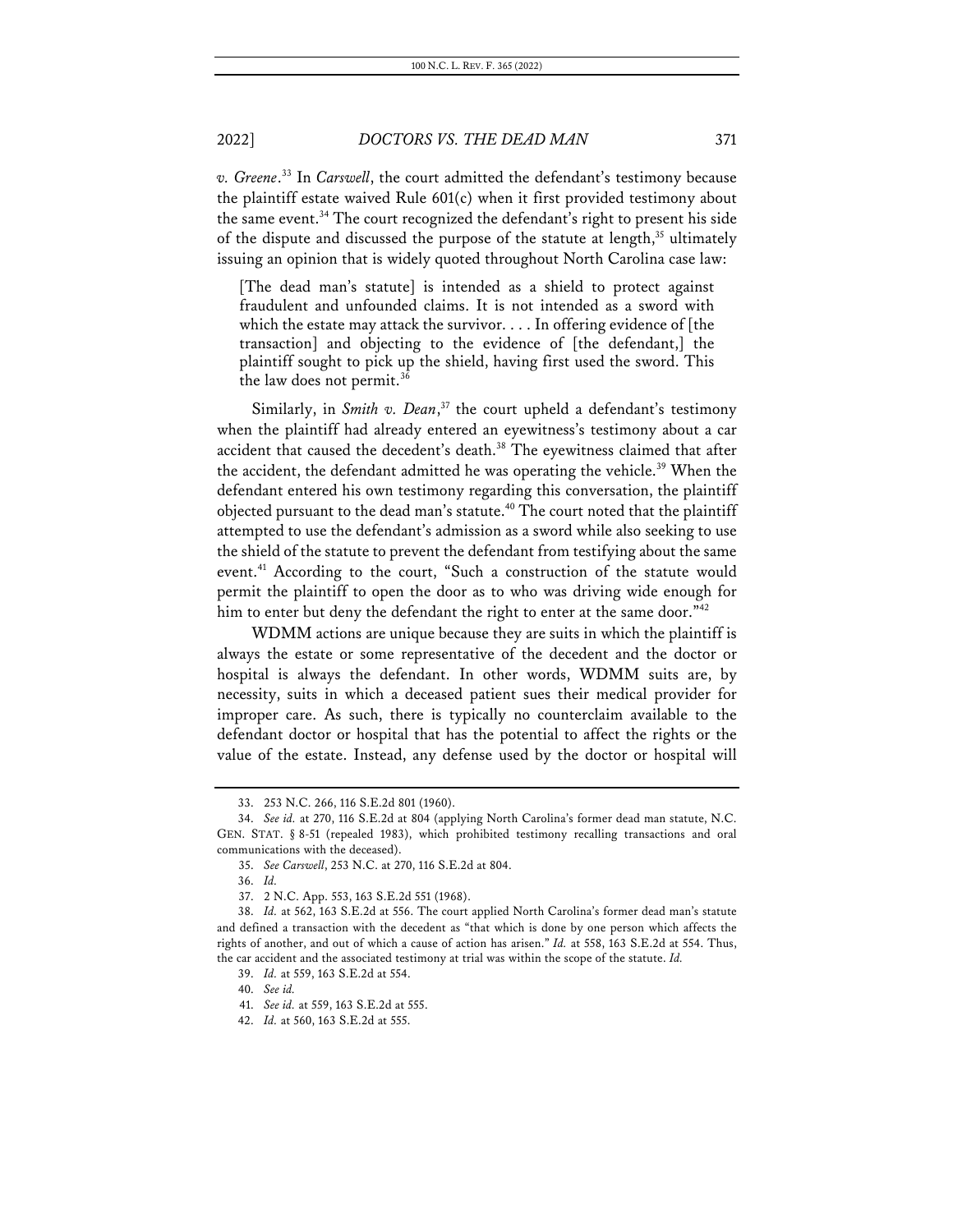simply diminish any extra gain available to the estate due to a finding of negligence and will not take from the assets originally included in that estate. Thus, a doctor does not have a stake in the litigation aside from avoiding liability and is merely playing defense in these suits, leaving the estate to seek some sort of gain. Any claim by the doctor or hospital will likely be some version of comparative fault, which is merely an affirmative defense, not a counterclaim that functions like a sword and puts the assets of the estate at risk.<sup>43</sup> Consequently, any WDMM suit will necessarily be an instance of the estate first seeking to use the rule as a sword rather than a shield, running contrary to the rule's stated purpose according to the aforementioned case law and presenting a unique scenario that remains largely unaddressed by North Carolina courts.

## B. *North Carolina Case Law Is Silent Regarding the Application of North Carolina Rule of Evidence 601(c) to WDMM Suits*

The principal case in North Carolina that applies the former dead man's statute to a WDMM suit is *Spillman v. Forsyth Memorial Hospital*. <sup>44</sup> In *Spillman*, the plaintiff administratrix brought a wrongful death action against the hospital and the treating doctor because of alleged medical malpractice in the care of her deceased son.<sup>45</sup> The doctor was also deceased at the time of the suit.<sup>46</sup> The court applied North Carolina's former dead man's statute, which prohibited testimony regarding transactions as well as oral communications with decedents.47 The court ultimately admitted the mother's testimony because it concerned a transaction between the doctor and the decedent, rather than between herself and the decedent.<sup>48</sup> Thus, she could recount what she had observed.49

Consequently, there are no North Carolina cases that *specifically* address the unique issues associated with the application of the former dead man's statute, nor Rule 601(c), in a WDMM suit. Thus, we must instead examine the patterns of the application of Rule 601(c) in cases with plaintiff estates generally, beyond only medical malpractice cases. Cases with plaintiff estates

49. *Id.*

<sup>43.</sup> To avoid or limit liability on the basis of a patient's negligence, a physician sued for malpractice must show that the patient failed to adhere to the appropriate standard of care and that the patient's negligence was a proximate or contributing cause of his or her injury. With respect to a defense of assumption of the risk, the patient's knowledge or awareness of the adverse consequences of his or her action must be shown. Kurtis A. Kemper, Annotation, *Contributory Negligence, Comparative Negligence, or Assumption of Risk, Other than Failing To Reveal Medical History or Follow Instructions, as Defense in Action Against Physician or Surgeon for Medical Malpractice*, 108 A.L.R.5th 385 (2003).

<sup>44.</sup> 30 N.C. App. 406, 227 S.E.2d 292 (1976).

<sup>45.</sup> *Id.* at 407, 227 S.E.2d at 294.

<sup>46.</sup> *Id.*

<sup>47.</sup> *See id.* at 409, 227 S.E.2d at 295; *see also* N.C. GEN. STAT. § 8-51 (repealed 1983).

<sup>48.</sup> *Spillman*, 30 N.C. App. at 409, 227 S.E.2d at 295.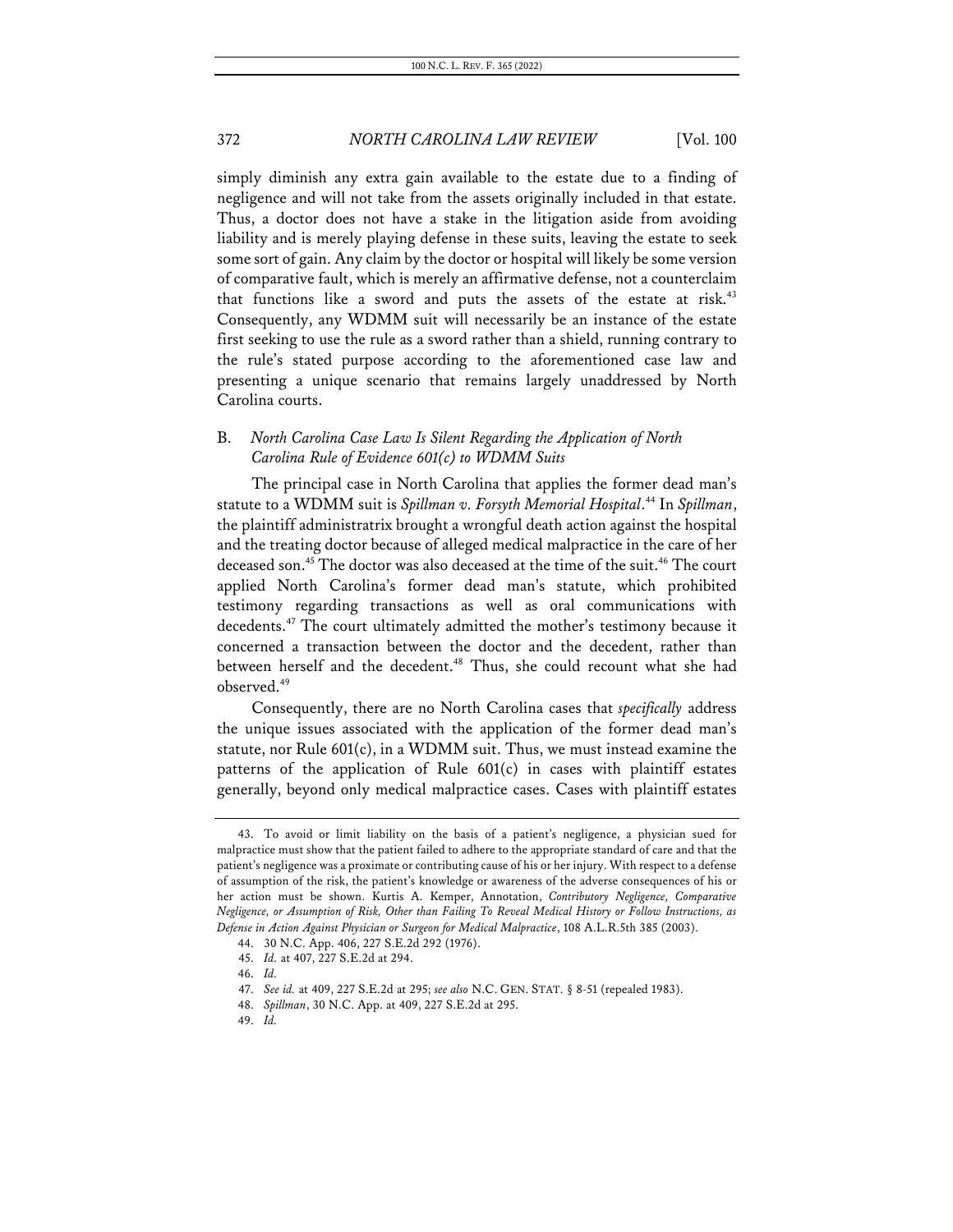are functionally similar to WDMM suits because in both scenarios the estate is the plaintiff. In other words, the only distinguishing factor between these suits is that the defendant is not a doctor and the basis for wrongful death is not alleged medical malpractice. This broader category of cases helps illuminate the functional application of Rule 601(c) in WDMM suits where North Carolina case law is unable to do so.

1. Waivers as Saviors in Wrongful Death Suits with a Plaintiff Estate

North Carolina courts rely heavily on facts and circumstances in their application of the exceptions contained in Rule  $601(c)$ . This mode of analysis has resulted in a body of case law that stretches to its limits to find a waiver that ultimately allows the testimony at issue.

For example, in *Estate of Redden ex rel. Morley v. Redden*, <sup>50</sup> the decedent's estate sued the decedent's wife for a fraudulent transfer of money, and the plaintiff estate failed to object to her statement during the deposition that she was merely doing "what [her husband] directed."51 Although the court ultimately held that the estate had not waived Rule 601(c) because of its failure to object to the aforementioned statement, the court's opinion illustrated the minimal requirements of a waiver.<sup>52</sup> The court noted that it was unclear whether the wife's testimony referenced oral communications with the decedent or if the directives she referred to were contained in the written power of attorney executed in her favor.<sup>53</sup> The written power of attorney was not in the record, so it remained unclear whether the wife's testimony was in reference to oral communications at all and thus whether the testimony was even within the scope of Rule  $601(c)$ .<sup>54</sup> The court left open the possibility that if it were proven that the directives the wife referred to were, in fact, given via oral communication, the estate's failure to object to the testimony could have been a waiver of Rule  $601(c)$ .<sup>55</sup>

In *Redden*, the wife's mere mention that she did what her husband directed was enough for the court to concede that if these directives were in the form of oral communications, a waiver may have occurred because of the estate's failure to object.<sup>56</sup> The exception contained within Rule  $601(c)$  states that a waiver occurs when the testimony concerns the "subject matter of the oral communications with a decedent."57 Therefore, *Redden* sets a low bar for the

<sup>50.</sup> 194 N.C. App. 806, 670 S.E.2d 586 (2009).

<sup>51.</sup> *Id.* at 807, 809, 670 S.E.2d at 587, 589.

<sup>52.</sup> *Id.* at 808, 670 S.E.2d at 588.

<sup>53.</sup> *Id.* at 809, 670 S.E.2d at 589.

<sup>54.</sup> *Id.*

<sup>55.</sup> *Id.*

<sup>56.</sup> *Id.*

<sup>57.</sup> N.C. R. EVID. 601(c)(1).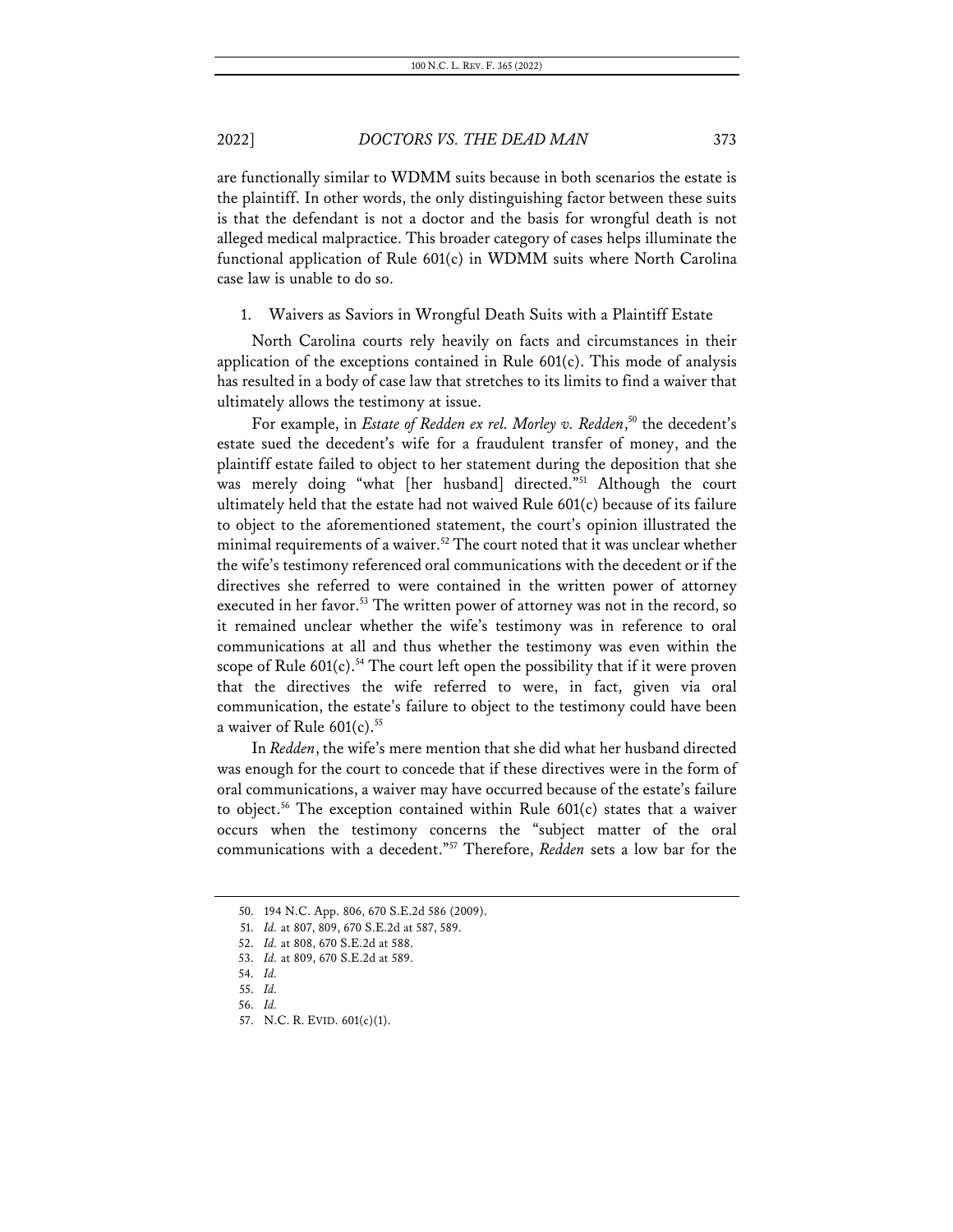finding of a waiver by conceding that a mere mention of directives provided by the decedent could constitute testimony that concerns the subject matter of oral communications with a decedent such that it triggers Rule  $601(c)$ .<sup>58</sup> When considered in conjunction with the numerous other North Carolina cases that have used a waiver to admit otherwise incompetent testimony,<sup>59</sup> it is clear that the application of Rule 601(c) is, to some extent, within the discretion of the courts. Because of these supererogatory efforts by the courts to find waivers and ultimately admit testimony, the purpose of the rule is diminished. What good is a rule that limits testimony if the courts are eager to apply the exceptions and will stretch their reasoning to do so?

Additionally, the frequent occurrence of unintentional waivers on the part of plaintiffs, and the fierce litigation that ensues, indicates that parties often lack an understanding of the rule in the first place. The facts-and-circumstances approach used to discern a waiver is unpredictable, making it difficult for parties to navigate litigation. Finally, the facts-and-circumstances approach is also cumbersome and inefficient. Often, individual lines of deposition transcripts or a single interrogatory response form the basis of an entire proceeding to determine whether there was a waiver.<sup>60</sup>

Although courts are receptive to arguments by defendants that Rule 601(c) has been waived, it would be unwise for doctors in WDMM suits to rely on this defense to render the rule inapplicable simply because of the court's discretion in applying it. So what reliable options does a doctor have to defend themselves in a WDMM suit when the estate seeks to bar them from testifying about their oral communications with the decedent? As the rule stands now, not many. Accordingly, it is important to distinguish WDMM suits from other cases in which testimony has been rejected to support the argument that doctors' testimony in WDMM suits ought to be accepted and that, categorically, Rule 601(c) should not apply to these actions at all.

#### 2. The Role of Counterclaims in Rejected Testimony

In North Carolina wrongful death actions, only when there has been a counterclaim by the defendant has testimony been rejected on the basis of Rule

<sup>58.</sup> *See Redden*, 194 N.C. App. at 808, 670 S.E.2d at 588. Factors of importance to the *Redden* court in its holding that the dead man's statute had not been waived were the timeliness of the estate's objections on the record, and the estate's motion to strike. *Id.* However, the court noted that in the instance of the wife's testimony regarding her husband's "directives," because the estate had elicited the testimony and had not objected to the wife's answer, then if the communications were found to be oral, the conduct would constitute a waiver, and any protection of the dead man's statute would be unavailable to the estate. *Id.*

<sup>59.</sup> *See, e.g.*, Carswell v. Greene, 253 N.C. 266, 270, 116 S.E.2d 801, 804 (1960); Brown v. Moore, 286 N.C. 664, 679, 213 S.E.2d 342, 352 (1975); Bryant v. Ballance, 13 N.C. App. 181, 182, 185 S.E.2d 315, 316–17 (1971); Hayes v. Ricard, 244 N.C. 313, 323, 93 S.E.2d 540, 548 (1956).

<sup>60.</sup> *See Redden*, 194 N.C. App. at 808, 670 S.E.2d at 586.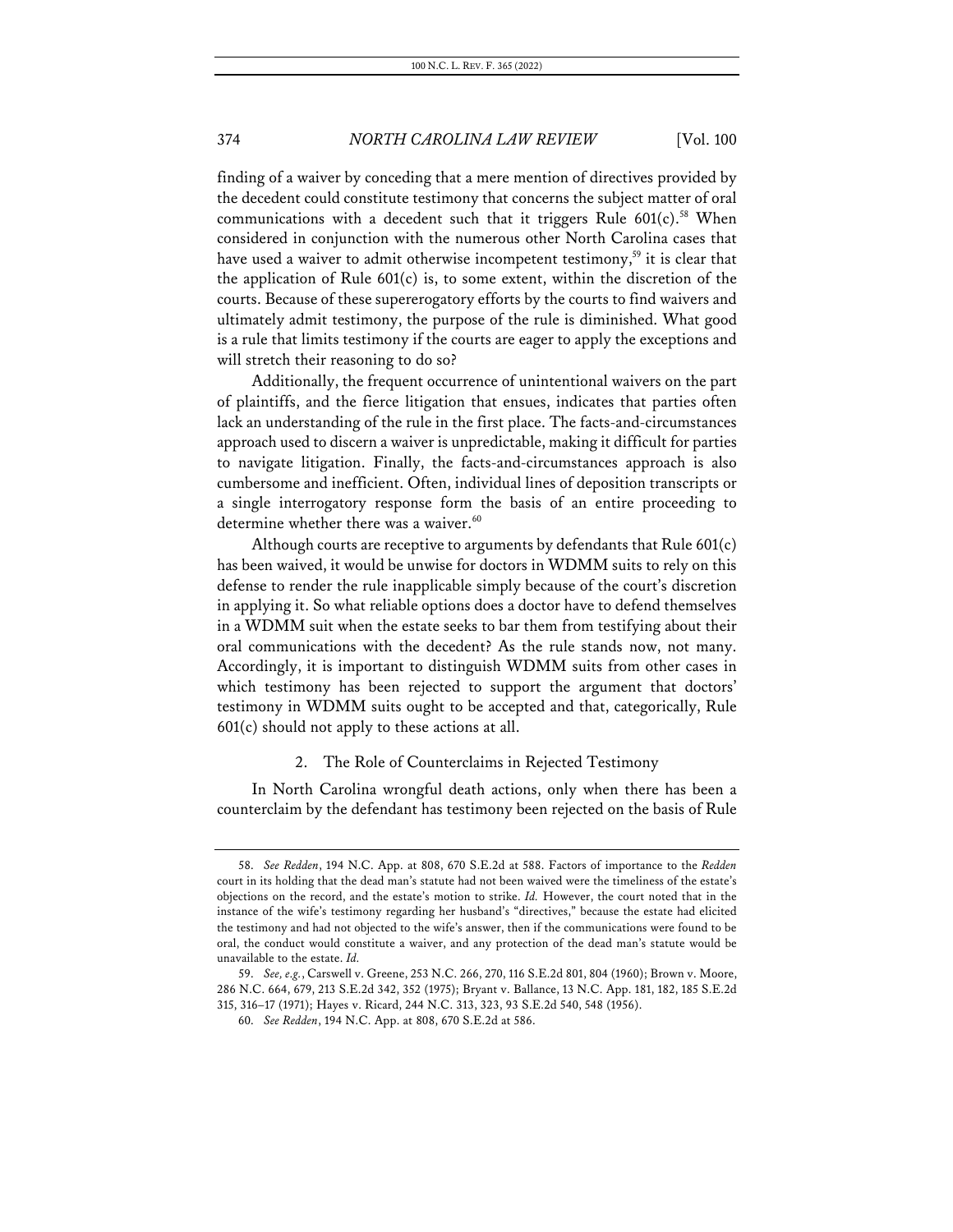$601(c)$ .<sup>61</sup> Although the rejection of testimony in wrongful death actions on the basis of Rule 601(c) is rare because courts are routinely willing to find a waiver, the rare occurrences where the testimony *has* been rejected show a clear pattern.

In *Redden*, the decedent's wife was sued by her husband's estate for constructive fraud, conversion, and breach of fiduciary duty.<sup>62</sup> In addition to the issue related to the testimony mentioned previously, the decedent's wife also provided direct testimony about a conversation with the decedent in which the decedent told her to move the money at issue.<sup>63</sup> This testimony was found incompetent when the plaintiff estate objected in a timely manner and the defendant wife had previously filed a counterclaim against the estate.<sup>64</sup> Because the defendant filed a counterclaim, the purpose of the rule—to protect estates from fraudulent and unfounded claims—was pertinent. The counterclaim put the assets of the estate in jeopardy such that the underlying purpose of the rule effectively justified the ultimate exclusion of the testimony in this case.

Similarly, in Weeks v. Jackson,<sup>65</sup> interrogatory responses by defendant debtors recalling oral communications with the decedent about the terms of a loan were rejected where the defendant debtors had filed a counterclaim against the estate.<sup>66</sup> The court reasoned that no waiver had occurred because the interrogatories served on the defendants targeted the "genuineness" of the note and did not request any specific admissions about conversations with the decedent.67 As in *Redden*, the defendants in *Weeks* had filed a counterclaim against the estate;<sup>68</sup> thus, the rights of the estate were vulnerable to a judgment when the judge decided whether to admit the evidence.

Although North Carolina case law has not explicitly discussed the application of Rule 601(c) to WDMM suits, the plaintiff estate line of cases presents two patterns of application for Rule 601(c) in a similar context. The first is for courts to find a waiver and allow the testimony. The second is for courts to reject the testimony, but as discussed in this section,<sup>69</sup> this has only occurred when the defendant filed a counterclaim putting the assets of the estate at risk. Because WDMM suits can be distinguished from those where testimony has been rejected,<sup>70</sup> application of Rule  $601(c)$  in WDMM suits is unnecessary.

<sup>61.</sup> *See, e.g.*, *id.*; Weeks v. Jackson, 207 N.C. App. 242, 249, 700 S.E.2d 45, 49–50 (2010).

<sup>62.</sup> Est. of Redden *ex rel.* Morley v. Redden, 179 N.C. App. 113, 114–15, 632 S.E.2d 794, 796 (2006).

<sup>63.</sup> *Id.* at 114, 632 S.E.2d at 769.

<sup>64.</sup> *Redden*, 194 N.C. App. at 807, 670 S.E.2d at 587–88.

<sup>65.</sup> 207 N.C. App. 242, 700 S.E.2d 45 (2010).

<sup>66.</sup> *Id.* at 248–49, 700 S.E.2d at 49–50.

<sup>67.</sup> *Id.*

<sup>68.</sup> *Id.* at 242–43, 700 S.E. 2d at 46.

<sup>69.</sup> *See supra* notes 62–68 and accompanying text.

<sup>70.</sup> As discussed in this section, testimony has only been rejected in cases with a counterclaim by the defendant.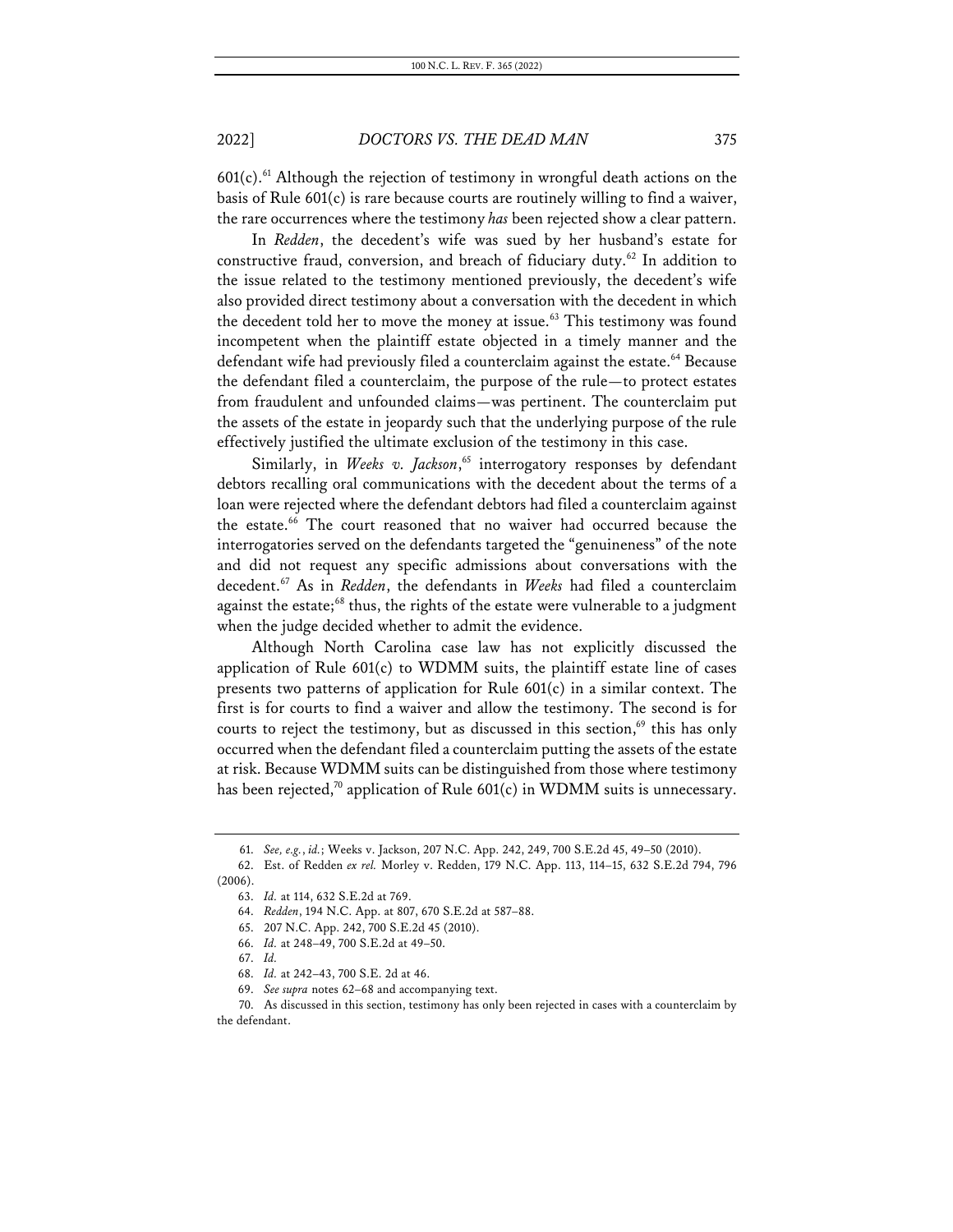### C. *What Makes WDMM Suits Unique?*

*Weeks* and *Redden* are the principal cases in North Carolina involving a plaintiff estate and testimony rejected on the basis of Rule 601(c). In both of those cases, the defendants filed a counterclaim against the estate, creating a risk of loss to the estate in the event of a fraudulent or unfounded claim. Thus, the rule as applied in counterclaim cases is consistent with the intended function and underlying purpose of the rule.

WDMM actions are distinguishable from the cases mentioned above where the defendant filed a counterclaim.<sup>71</sup> In WDMM suits, doctors and hospitals merely defend using claims of comparative fault. Comparative fault simply prevents a finding of negligence as well as any judgment award to the estate. The filing of a counterclaim, however, is distinct because unlike a mere comparative fault defense used by doctors and hospitals, a counterclaim affects the rights of the estate and its assets. A counterclaim creates a possibility that the defendant may obtain a judgment against the estate. Therefore, the judgment has the potential to diminish the estate. In short, the filing of a counterclaim activates the shield of Rule 601(c) and justifies its application on the basis of the rule's stated purpose—to protect the estate from unfounded and fraudulent claims.

Although North Carolina case law applying Rule 601(c) has not specifically addressed WDMM suits, the court opinions that do exist are useful in gaining insight to Rule  $601(c)$  generally, and even these interpretations suggest that the rule is not meant to apply in circumstances like those in a WDMM suit.

### D. *Courts' Inconsistent Recitation of Rule 601(c) and Its Implications*

North Carolina case law often paraphrases Rule 601(c) as applying only to *actions* against the estate rather than testimony against it.<sup>72</sup> For example, the *Godwin* court stated that witness testimony is incompetent when the witness is an interested party, the testimony relates to oral communications with the decedent, the witness is testifying on their own behalf, and when "the *action* is against the personal representative of the deceased."73 This recitation of the rule appears in a number of North Carolina cases<sup>74</sup> and seems to require that the estate is the defending party. Although this is how some dead man's statutes

<sup>71.</sup> *See supra* Section III.B.2.

<sup>72.</sup> *See, e.g.*, Godwin v. Wachovia Bank & Tr. Co., 259 N.C. 520, 528, 131 S.E.2d 456, 462 (1963); *In re* Will of Hester, 84 N.C. App. 585, 595, 353 S.E.2d 643, 650–51 (1987); *In re* Will of Lamparter, 348 N.C. 45, 50, 497 S.E.2d 692, 695 (1998); *In re* Barnes, 157 N.C. App. 144, 152, 579 S.E.2d 585, 590–91 (2003); *In re* Will of Baitschora, 207 N.C. App. 174, 182, 700 S.E.2d 50, 56 (2010); Breedlove *ex rel*. Howard v. Aerotrim, U.S.A., Inc., 142 N.C. App. 447, 451–52, 543 S.E.2d 213, 216 (2001).

<sup>73.</sup> *Godwin*, 259 N.C. at 528, 131 S.E.2d at 462 (emphasis added).

<sup>74.</sup> *See, e.g.*, Hayes v. Ricard, 244 N.C. 313, 323, 93 S.E.2d 540, 548 (1956).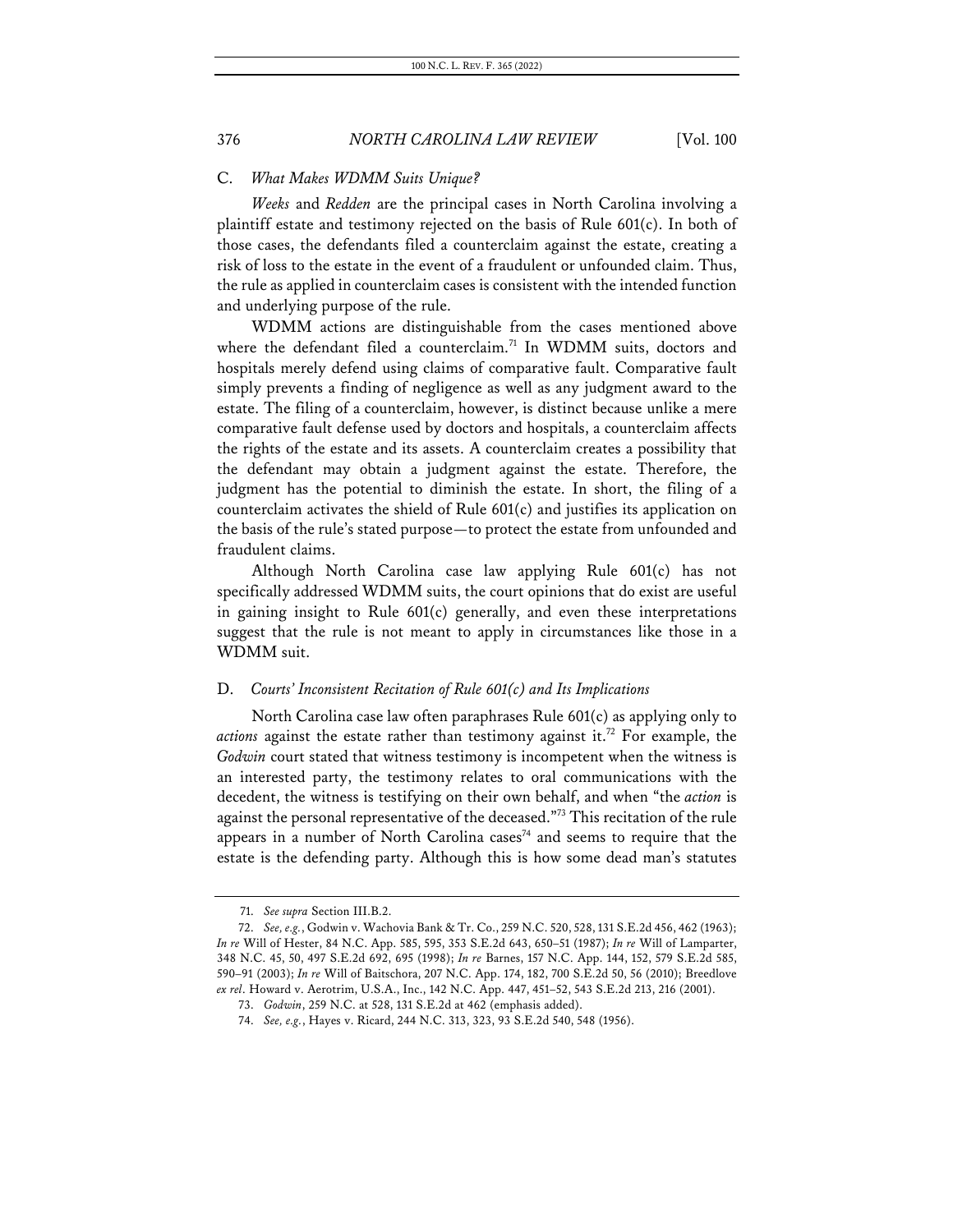are written in other states,<sup>75</sup> this is an inaccurate recitation of Rule 601(c). Instead, Rule 601(c) only requires that the *testimony* be directed at the estate in order to fall within the scope of the rule, meaning that Rule 601(c) still applies when the estate is the plaintiff and the defendant merely testifies against it.<sup>76</sup> This erroneous recitation does, however, provide insight into courts' understanding as to just how this rule is meant to apply. Judges appear to recognize that the rule is intended to apply only when there is a claim (including a counterclaim) brought against the estate. In other words, judges perceive the rule in accordance with its purpose—to protect the estate like a shield—not to attack defendants as a sword.

While this erroneous paraphrasing helps illuminate judges' understanding of the rule, it further muddies the waters for litigants. Explicitly rejecting the rule's application in WDMM actions is in line with its underlying purpose and would create clarity for litigants with respect to its application.

#### IV. NORTH CAROLINA'S AVAILABLE ALTERNATIVES

States have taken varying approaches to dead man's statutes, providing North Carolina with a number of options for its own overhaul. These options include categorically rejecting the application of Rule 601(c) in WDMM actions, using judicial discretion, applying the corroborating evidence standard, or adopting a hearsay exception.

#### A. *Categorical Rejection of Rule 601(c) in WDMM Actions*

West Virginia has categorically rejected dead man's statutes in WDMM cases. In *Hicks v. Ghaphery*,<sup> $77$ </sup> the West Virginia Supreme Court held that its dead man's statute did not bar any party in a WDMM suit from testifying about conversations with a deceased patient.<sup>78</sup> West Virginia's statute is comparable to North Carolina's Rule 601(c) as it reads: "No party . . . shall be examined as a witness in regard to any personal transaction or communication between such witness and a person at the time of such examination, deceased . . . . "79 In finding the rule inapplicable, the *Ghaphery* court reasoned that the core issue in medical malpractice cases is the care and treatment of the patient and when the patient is deceased, "it would be patently unfair to exclude evidence of a

<sup>75.</sup> Roy R. Ray, *Dead Man's Statutes*, 24 OHIO ST. L.J. 89, 94 (1963).

<sup>76.</sup> N.C. R. EVID. 601(c). An interested person "shall not be examined as a witness in his or her own behalf or interest, or in behalf of the party succeeding to his or her title or interest, *against the executor*." *Id.* (emphasis added).

<sup>77.</sup> 571 S.E.2d 317 (W. Va. 2002).

<sup>78.</sup> *Id.* at 330 (applying W. VA. CODE § 57-3-1 (1937)).

<sup>79.</sup> *Id.* at 328.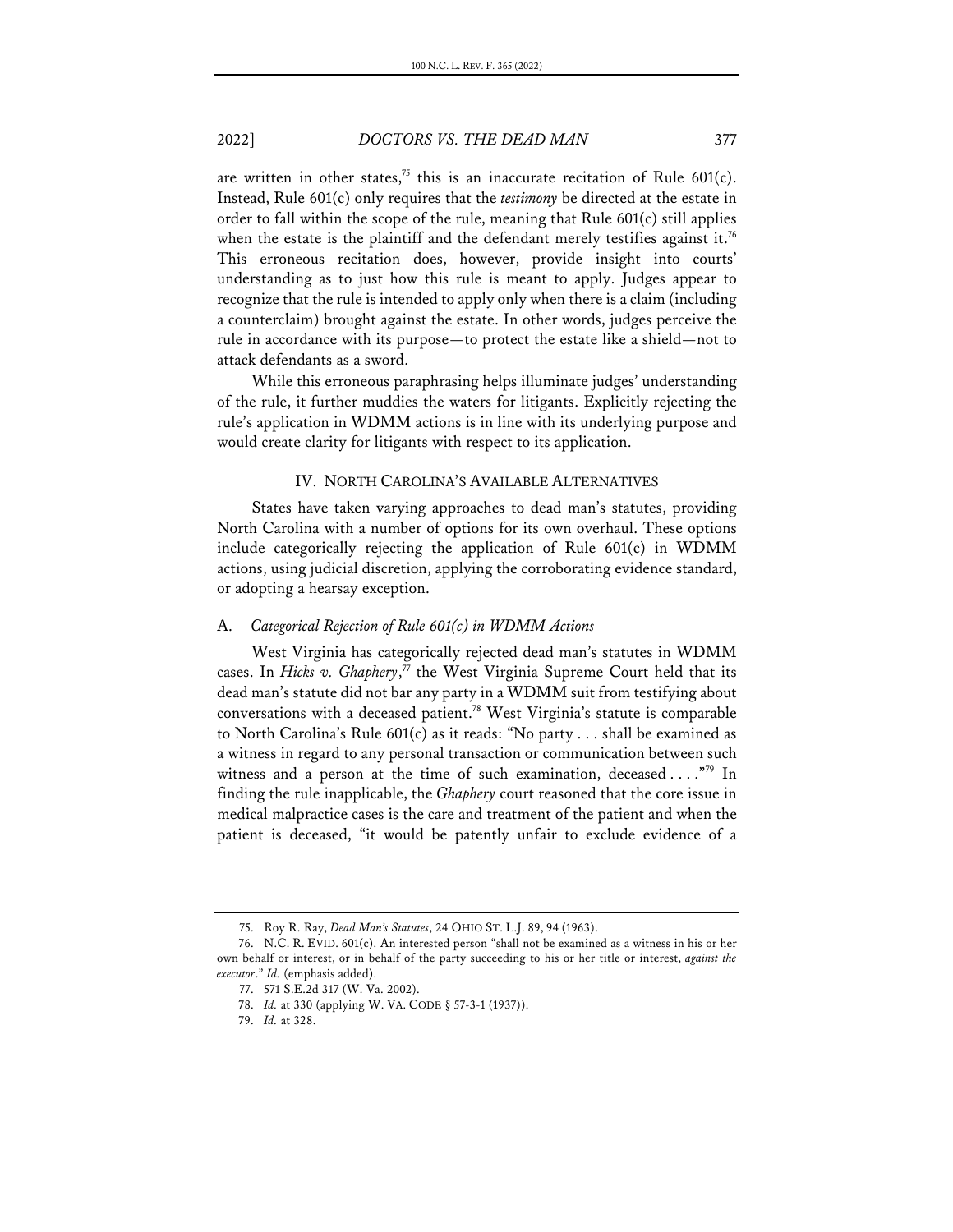patient's complaints . . . . In some cases, a patient's subjective description of their ailments may be the sole basis for a physician's diagnosis and treatment."80

The court further noted that "justice ordinarily will not prevail where only a part of the available evidence affords the only support for the judgment rendered."81 In short, the *Ghaphery* court was of the opinion that testimony about doctor-patient conversations is crucial to understanding whether the medical care at issue satisfied the requisite standard of care, and it would be unjust to force the jury to make its decision based on only some of the relevant evidence.

Another West Virginia court later rejected the dead man's statute entirely, holding that the statute inaptly presumed that witnesses would commit perjury when asked to testify about communications with a decedent.<sup>82</sup> The court also noted that the rule "presumes that oath, cross-examination, and witness' demeanor will be insufficient to enable the trier of facts to detect the insincerity of the survivor witness."83 The court's reasoning imparts the idea that doctors as witnesses and defendants in WDMM suits are under oath, cross examined, and scrutinized by a jury. These measures have effectively ensured truthful testimony on the part of witnesses for years. Therefore, there is no need for dead man's statutes generally, or Rule 601(c) specifically, to serve an identical purpose, especially when doctors in these cases have nothing to gain from fraudulent testimony and there are typically medical records that would support their account.

Finally, doctors do not sue the estate for personal gain. Instead, they are forced to defend themselves in actions that the estate has filed. In WDMM suits, the decedent's estate will not be diminished, nor can a judgment be rendered against it. Other states have recognized this circumstance and explicitly legislated around it.<sup>84</sup>

In accordance with the reasoning employed by other jurisdictions, North Carolina should categorically reject the application of Rule 601(c) in WDMM actions. Conversations with the decedent are at the core of most WDMM actions, and as the court in *Ghaphery* found, it is in the interest of the judicial system to admit relevant evidence that may help the jury deliver an informed verdict. Further, the system already has controls in place to gatekeep the credibility of witnesses, and in WDMM suits, the assets of the estate are not at risk, thus the credibility of the defendants is no more contentious than in any other proceeding.

<sup>80.</sup> *Id.* at 329.

<sup>81.</sup> *Id.* at 329–30.

<sup>82.</sup> *See* State Farm Fire & Cas. Co. v. Prinz, 743 S.E.2d 907, 915–18 (W. Va. 2013).

<sup>83.</sup> *Id.* at 915.

<sup>84.</sup> *See* Ray, *supra* note 75, at 94–95.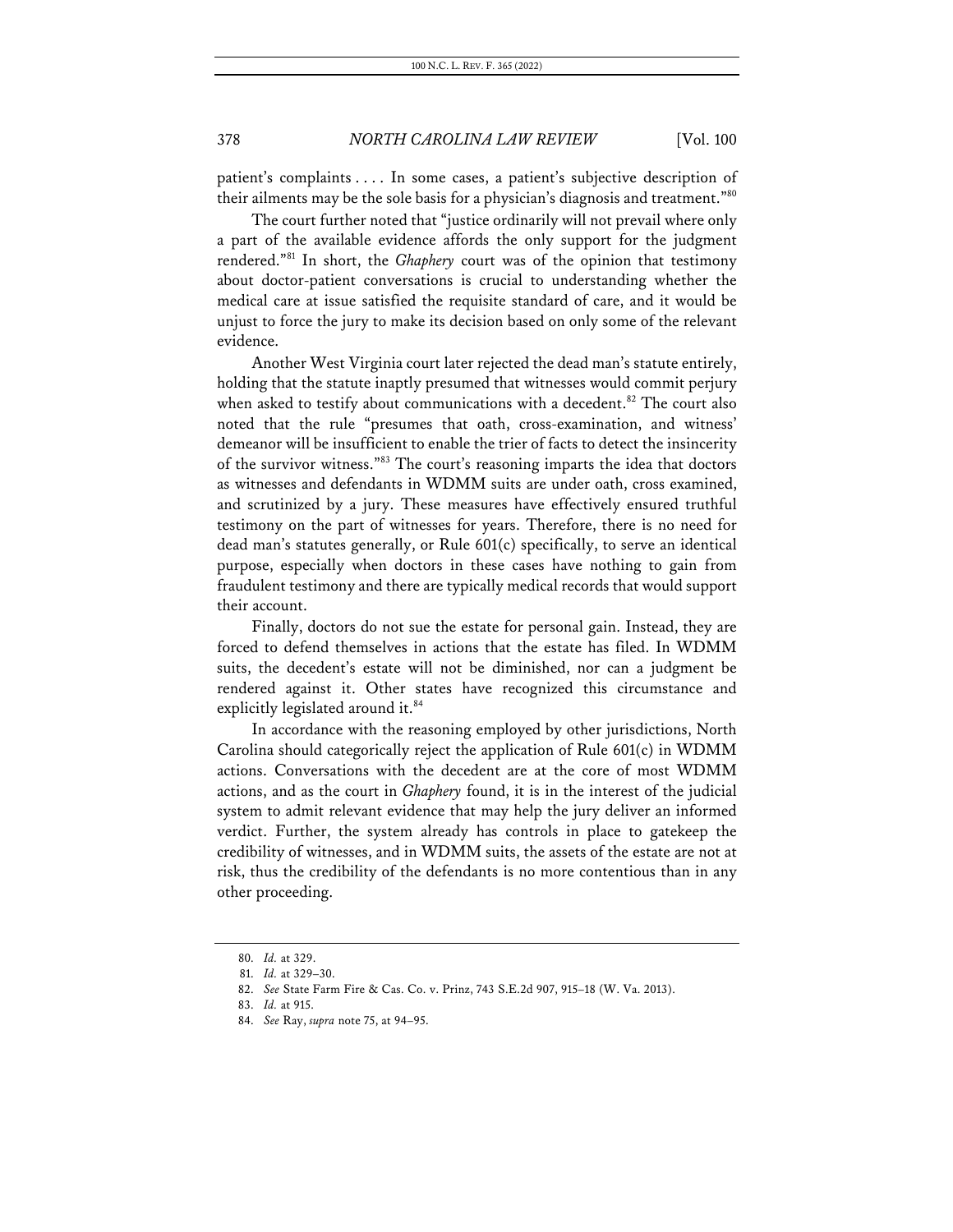As an alternative to a categorical rejection, many of the jurisdictions that have opted to retain dead man's statutes seek to limit their application in a variety of ways. Some apply the dead man's statute or its rule equivalent only when the testimony at issue has the potential to increase or diminish the estate of the decedent.<sup>85</sup> Others apply the rule only when a judgment can be entered against the estate.<sup>86</sup> Although states address dead man's statutes' applicability in many ways, their approaches can be separated into three categories: judicial discretion, the corroborating evidence standard, and the hearsay exception.<sup>87</sup>

#### B. *The Judicial Discretion Model*

For the reasons stated above,<sup>88</sup> the simplest approach for North Carolina would be to follow West Virginia's lead and reject the application of Rule 601(c) in WDMM actions altogether. Other states, however, have taken varied approaches to the issue and presented possible alternatives.

The judicial discretion approach gives a trial court judge the discretion to decide whether an interested party is permitted to testify about oral communications with the decedent.<sup>89</sup> Arizona has adopted this model.<sup>90</sup> In the WDMM context, this approach would allow the trial court judge to use their discretion to decide whether a doctor may testify about their conversations with the deceased patient. This decision, however, is not entirely subject to the whims of a trial court judge's reasoning. Instead, the decision to allow a doctor's testimony is based on whether an injustice would occur if the testimony were rejected and whether there is evidence to corroborate the testimony.<sup>91</sup>

The discretionary approach mimics the way North Carolina courts have applied a waiver of Rule  $601(c)$  previously,<sup>92</sup> and therefore still presents many of the same problems that already exist when Rule 601(c) is applied in wrongful death actions. For example, litigants would still lack clarity around the application of the rule, thus preventing proper preparation for trial.

<sup>85.</sup> *See* FLA. STAT. ANN. § 90.804 (Westlaw through Mar. 15, 2022, in effect from the 2022 2d Reg. Sess.).

<sup>86.</sup> *See* IND. CODE ANN. § 34-45-2-4(a)(3) (Westlaw through all legislation of the 2022 2d Reg. Sess. of the 122d Gen. Assemb. effective through Mar. 1, 2022); *see also* MD. CODE ANN., CTS. & JUD. PROC. § 9-116 (LEXIS through Ch. 2 of the 2022 Reg. Sess. of the Gen. Assemb.).

<sup>87.</sup> Ray, *supra* note 75, at 110.

<sup>88.</sup> *See supra* Section IV.A.

<sup>89.</sup> *See* Wesley P. Page, *Dead Man Talking: A Historical Analysis of West Virginia's Dead Man's Statute and a Recommendation for Reform*, 109 W. VA. L. REV. 897, 923 (2007).

<sup>90.</sup> ARIZ. REV. STAT. ANN. § 12-2251 (Westlaw through legislation effective Mar. 25, 2022 of the 2d Reg. Sess. of the 55th Leg. (2022)).

<sup>91.</sup> Est. of Mustonen *ex rel*. Mustonen v. Schroeder, 635 P.2d 876, 877 (Ariz. App. 1981).

<sup>92.</sup> *See supra* Section III.B.1. Discretion regarding the finding of a waiver of the dead man's statute has largely contributed to the problem that is the very subject of this Recent Development, making it difficult for litigants to navigate WDMM suits. As such, a judicial discretion approach would seem only to exacerbate the issues discussed here.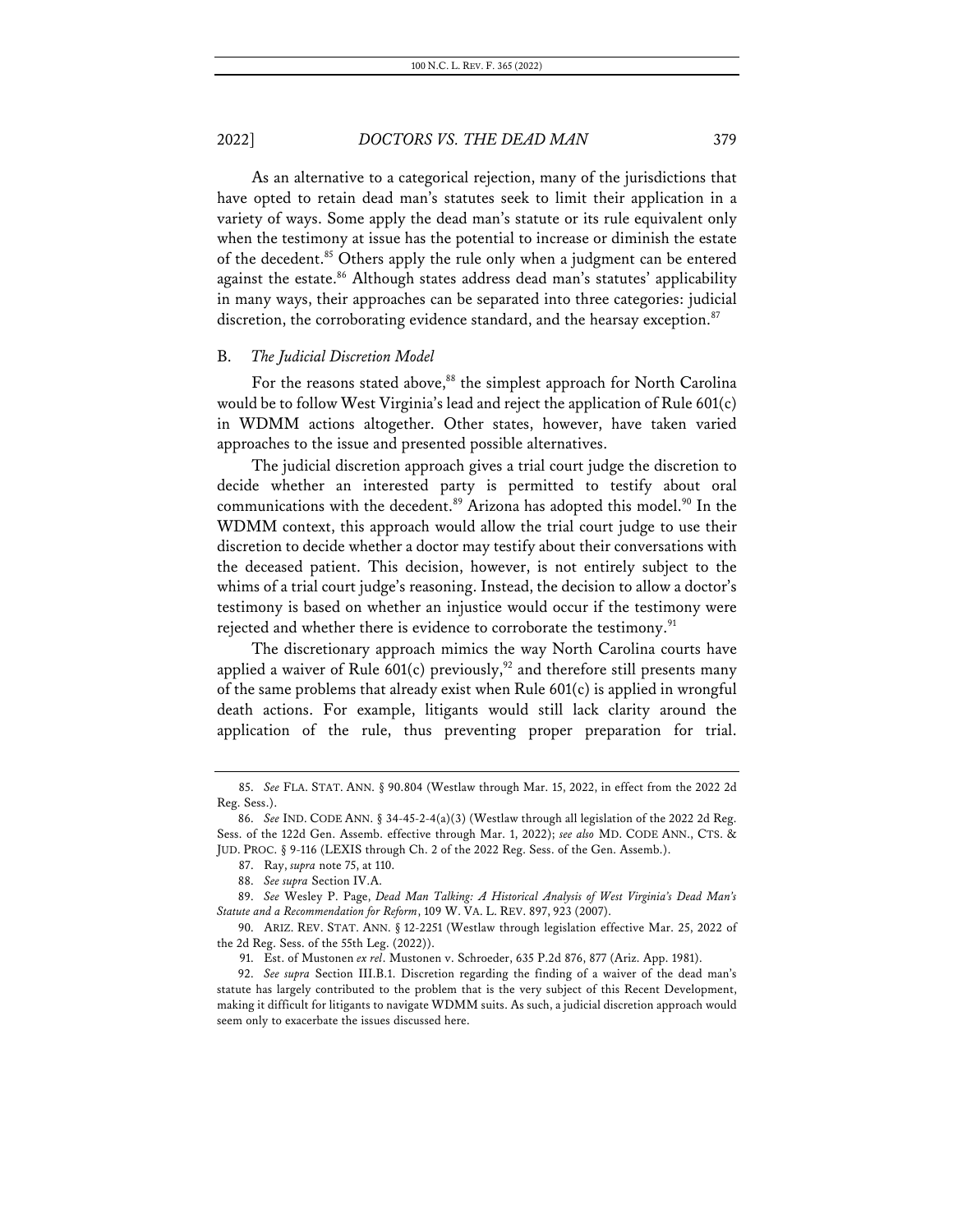Additionally, the considerations of a trial judge in exercising this discretion, like corroboration and injustice, can be captured in the other alternatives that follow.

### C. *The Corroborating Evidence Standard*

Another alternative is the corroborating evidence standard. This standard allows an interested party to testify about oral communications with a decedent when that testimony is corroborated by other admissible evidence.<sup>93</sup> Texas, among other states, has taken this approach. $94$  The standard typically requires reference to the state's case law to inform litigants about precisely what evidence can sufficiently corroborate the testimony such that it may be admitted. Some states apply a strict standard and require that the evidence be sufficient to go to a jury.<sup>95</sup> Other states, like Texas, require only that the evidence "tend[s] to confirm and strengthen the testimony of the witness and show the probability of its truth."96

For WDMM actions, this is an appealing standard on its face. Typically, in medical malpractice suits, there is an abundance of medical records, logs, and other documents and notes that almost certainly would tend to meet a Texasstyle standard for corroboration. It is worth remembering that the purpose of Rule 601(c) as it stands is to protect the estate from unfounded and fraudulent claims.97 If the corroborating evidence standard is used, then these unfounded and fraudulent claims would not pass muster, the testimony would be rejected, and the estate would remain protected. Although the standard is attractive in WDMM actions because nearly all medical decisions are documented, the standard does not fully address criticism<sup>98</sup> of the logic behind the rule generally as it applies to all actions.

While the focus of this Recent Development is WDMM suits, it is important to consider the effects of these solutions as they would apply to litigation generally, beyond WDMM suits. In the event of uncorroborated testimony, this standard aligns with the (perhaps overbroad) logic behind the original dead man's statute, namely, the belief that some uncorroborated claims are fraudulent and unfounded, thus we must reject all uncorroborated claims.<sup>99</sup> Although the corroborating evidence approach does not negatively impact WDMM suits because most doctors will have evidence to corroborate their testimony, this solution may not be ideal when one considers its application to

<sup>93.</sup> BROUN ET AL., *supra* note 1, at 93.

<sup>94.</sup> TEX. R. EVID. 601(b)(3)(A); *see also* LA. STAT. ANN. § 13:3721 (Westlaw through the 2022 1st Extraordinary Sess.); VA. CODE ANN. § 8.01-397 (LEXIS through 2022 Reg. Sess. Acts effective May 31, 2022); WYO. STAT. ANN. § 1-12-102 (LEXIS through 2022 Budget Sess.).

<sup>95.</sup> BROUN ET AL., *supra* note 1, at 93.

<sup>96.</sup> Bobbitt v. Bass, 713 S.W.2d 217, 220 (Tex. App. 1986).

<sup>97.</sup> *See In re* Will of Lamparter, 348 N.C. 45, 49, 497 S.E.2d 692, 694 (1998).

<sup>98.</sup> *See supra* notes 14–18 and accompanying text.

<sup>99.</sup> Ray, *supra* note 75, at 111.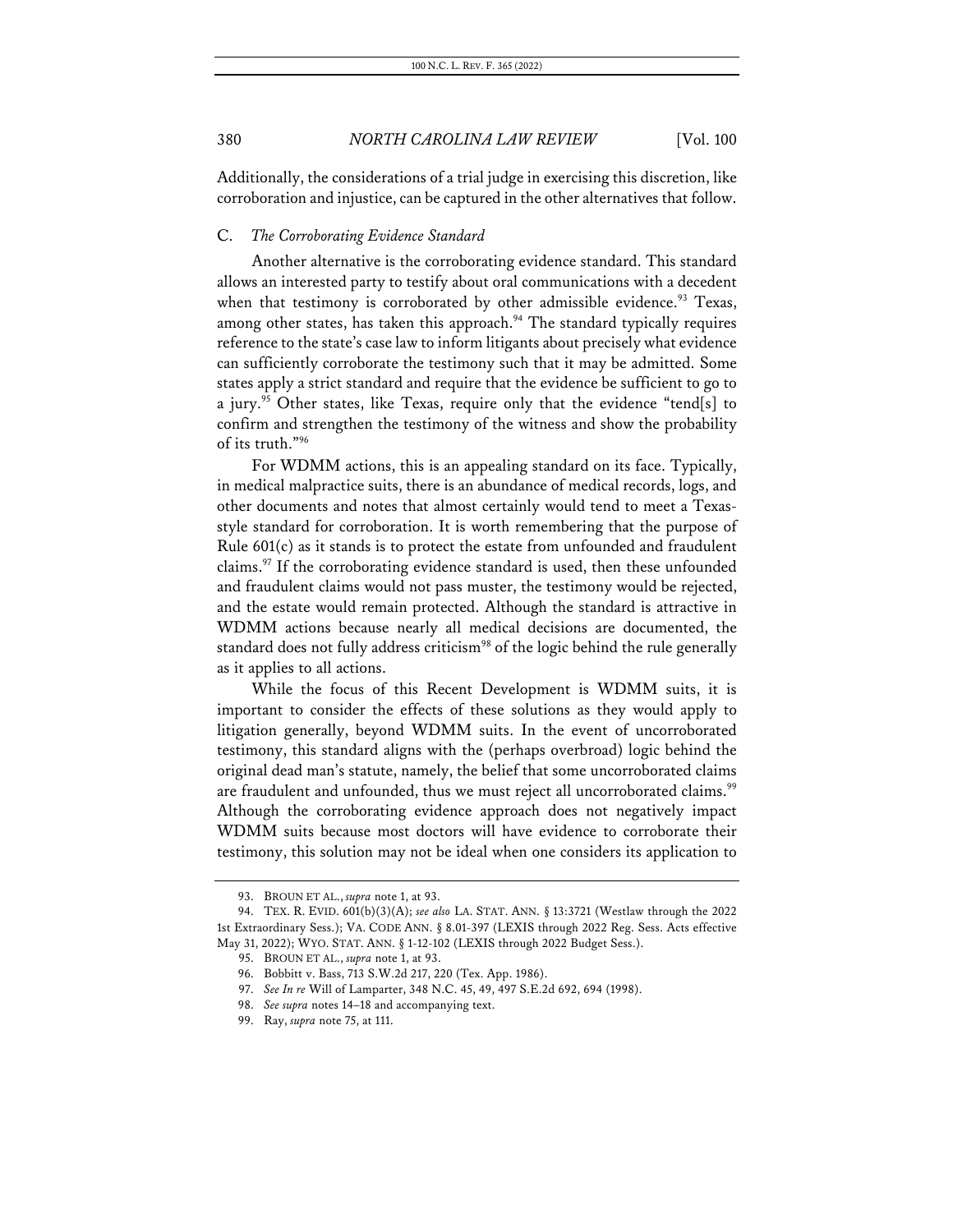all litigation. In other words, in other litigation contexts, it may be more difficult to obtain corroborating evidence for the testimony at issue (one need only think of a dispute over an oral contract), in which case this standard quickly raises concerns about where to draw the line. How much corroborating evidence is enough? What is realistic in *all* litigation contexts, not just WDMM suits? Such considerations are beyond the scope of this Recent Development but certainly diminish the appeal of the corroborating evidence standard.

#### D. *The Hearsay Exception*

Finally, the last approach is the hearsay exception, which has been adopted in New Hampshire, among other states.<sup>100</sup> The hearsay exception functions in favor of both the decedent's estate as well as the defendant. Essentially, this approach allows an interested party to testify without restriction.<sup>101</sup> However, this approach minimizes any risk of unfounded or fraudulent claims by also permitting the estate to admit any writings or oral statements made by the decedent into evidence, which, under normal circumstances, would be excluded as hearsay.102 In other words, the hearsay exception maintains protection for the estate by allowing it to introduce otherwise prohibited evidence of oral or written statements of the decedent. This solution effectively avoids injustice to either party, as it permits defendants to testify about their oral conversations, while the estate may rebut by introducing other evidence relating to the testimony that may otherwise be excluded.

The hearsay exception creates a clear, workable standard for judges and litigants alike. North Carolina courts issue muddied opinions when it comes to Rule 601(c) and often find a waiver of the rule to avoid its application, thereby refraining from issuing any opinions that are illuminating and helpful to litigants.<sup>103</sup> Here, the hearsay exception is a blanket permission for both sides to present otherwise inadmissible testimony. Not only does this create a clear standard for litigants, but it levels the playing field between estates and defendants. Under the hearsay exception, estates may remain protected in accordance with the purpose of the rule because they are permitted to enter their own evidence to rebut the testimony, and the inconsistent application of Rule 601(c) to testimony need not occur at all.

More specifically, in WDMM suits, this solution could be effective because doctors could testify about their conversations with deceased patients,

<sup>100.</sup> N.H. R. EVID. 804(b)(5), 807(a); *see also, e.g.*, HAW. R. EVID. 802(A)(3); OHIO R. EVID. 804(b)(5); R.I. R. EVID. 804(c); ALASKA R. EVID. 803(3); UTAH R. EVID. 803(3).

<sup>101.</sup> Page, *supra* note 89, at 922–23 (citing KENNETH S. BROUN, GEORGE E. DIX, EDWARD J. IMWINKELRIED, D.H. KAYE, ROBERT P. MOSTELLER & E.F. ROBERTS, MCCORMICK ON EVIDENCE § 65 (John W. Strong ed., 5th ed. 1999)).

<sup>102.</sup> *Id.*

<sup>103.</sup> *See supra* Sections III.B.1., III.D.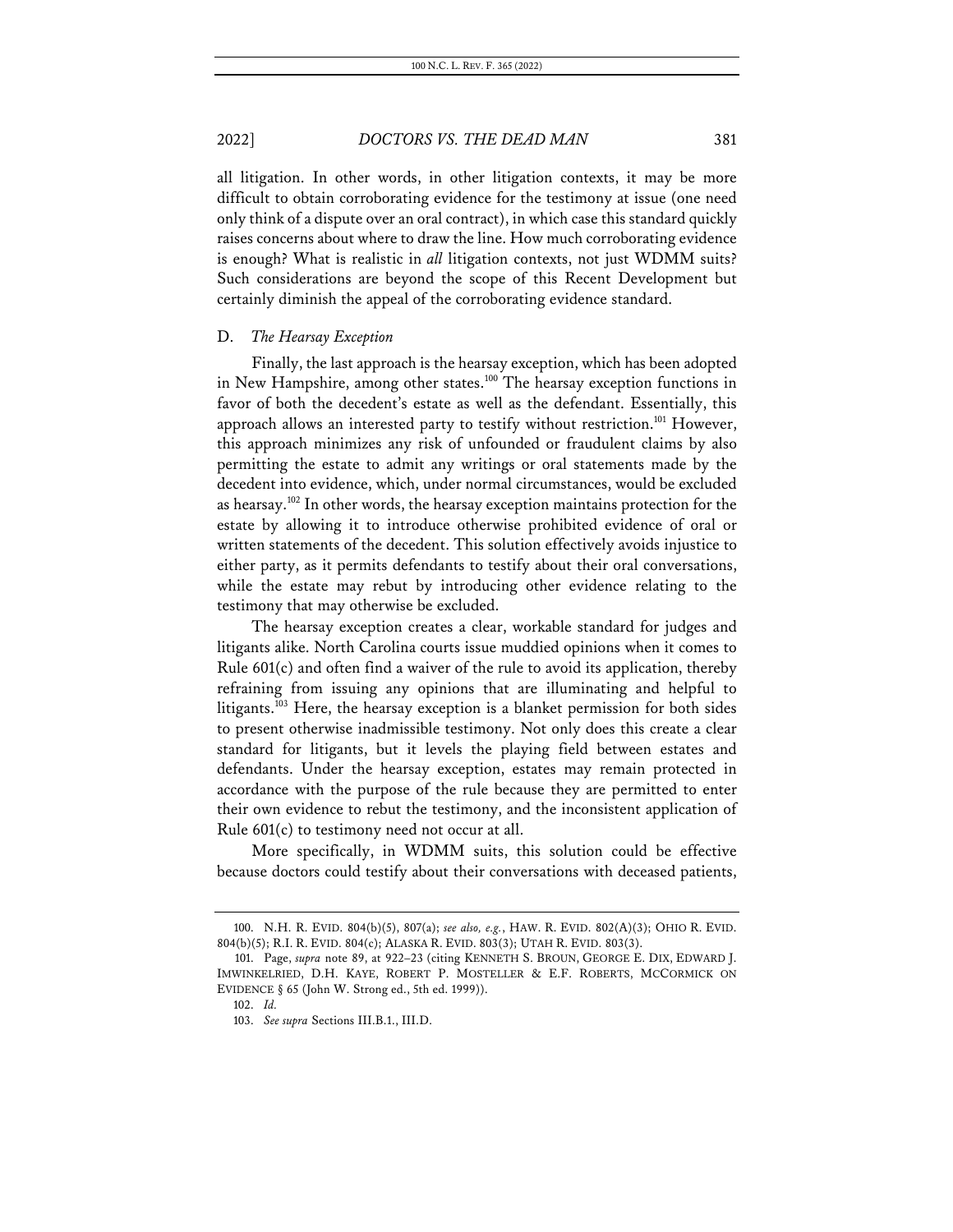and estates could likewise offer any evidence they have regarding those same conversations, even if it would constitute hearsay. This facilitates thorough legal proceedings and provides both parties the ability to present as much evidence to the jury as possible, which further enhances the integrity of the judicial process whilst also functioning as a fair and clear exception for litigants.

Although many solutions have been employed by different states, the two most attractive solutions come from West Virginia and New Hampshire.<sup>104</sup> The easiest approach would be to mimic West Virginia, where North Carolina would simply disclaim any application of Rule  $601(c)$  in WDMM actions.<sup>105</sup> This would remedy the issues discussed herein (namely, inconsistent application and an unclear standard for future litigants) with little to no consequences on the application of the rule in other circumstances. Furthermore, if North Carolina simply rejects application of Rule 601(c) in WDMM suits exclusively, the legislature could avoid sacrificing its desired protection of estates in other legal proceedings. Alternatively, North Carolina could change its rule altogether and mimic New Hampshire's approach by adopting a hearsay exception.

The hearsay exception has both advantages and disadvantages. Although this Recent Development considers WDMM actions exclusively, the hearsay approach would certainly impact the application of Rule 601(c) in other legal proceedings and thus would be a larger ask of the North Carolina legislature. In other words, such a change requires the North Carolina legislature to abandon its desired protection for estates in contractual and tort actions, or any other legal proceeding in which the rule may be applicable. Although many states have done this, North Carolina has thus far seemed averse to taking such drastic action.<sup>106</sup> However, the hearsay exception fosters easy application, clear legal standards, and equality among estates and defendants. Although both solutions have their merits, the West Virginia approach presents an attractive and simple opportunity for North Carolina to correct the injustice that occurs in conjunction with Rule 601(c) application in WDMM actions.

#### **CONCLUSION**

Although North Carolina has repealed its former dead man's statute in accordance with other jurisdictions, Rule 601(c) is functionally the same. Application of Rule 601(c) in WDMM actions is inconsistent with the rule's purpose and poses fundamental issues that have not been considered by North Carolina courts and are inconsistent with the rule's purpose. WDMM suits are distinguishable from case law in which Rule 601(c) has excluded testimony, and repeated interpretations of the rule state that it applies only in *actions* against

<sup>104.</sup> *See supra* Sections IV.A, IV.D.

<sup>105.</sup> *See supra* Section IV.A.

<sup>106.</sup> *See supra* Part II.